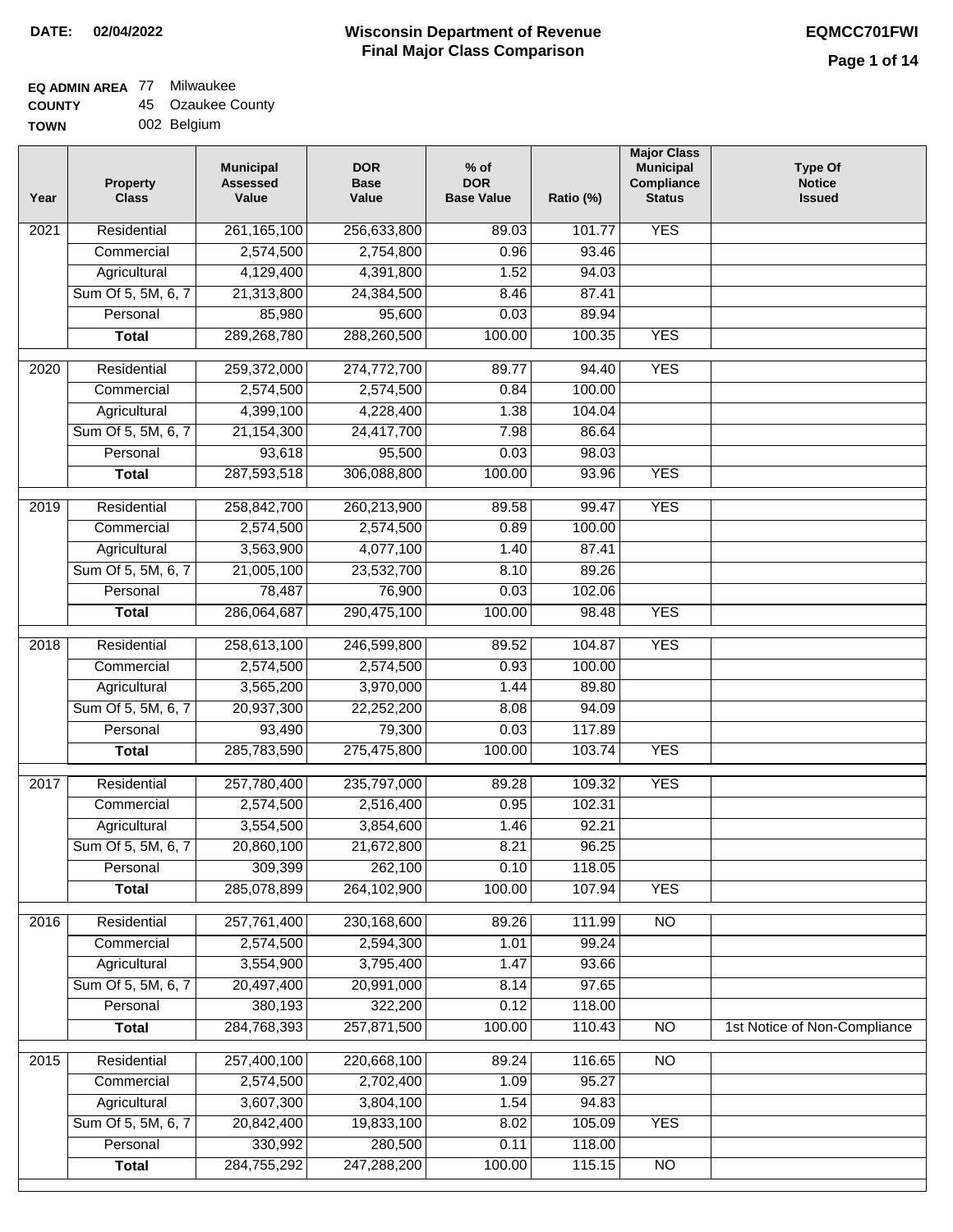## **EQ ADMIN AREA** 77 Milwaukee

**COUNTY TOWN** 45 Ozaukee County

004 Cedarburg

| Year              | <b>Property</b><br><b>Class</b> | <b>Municipal</b><br><b>Assessed</b><br>Value | <b>DOR</b><br><b>Base</b><br>Value | $%$ of<br><b>DOR</b><br><b>Base Value</b> | Ratio (%) | <b>Major Class</b><br><b>Municipal</b><br>Compliance<br><b>Status</b> | <b>Type Of</b><br><b>Notice</b><br><b>Issued</b> |
|-------------------|---------------------------------|----------------------------------------------|------------------------------------|-------------------------------------------|-----------|-----------------------------------------------------------------------|--------------------------------------------------|
| 2021              | Residential                     | 815,794,700                                  | 1,028,195,600                      | 94.89                                     | 79.34     | <b>NO</b>                                                             |                                                  |
|                   | Commercial                      | 38,414,300                                   | 40,286,800                         | 3.72                                      | 95.35     |                                                                       |                                                  |
|                   | Agricultural                    | 1,159,700                                    | 1,333,400                          | 0.12                                      | 86.97     |                                                                       |                                                  |
|                   | Sum Of 5, 5M, 6, 7              | 11,682,000                                   | 11,667,600                         | 1.08                                      | 100.12    |                                                                       |                                                  |
|                   | Personal                        | 1,725,195                                    | 2,029,600                          | 0.19                                      | 85.00     |                                                                       |                                                  |
|                   | <b>Total</b>                    | 868,775,895                                  | 1,083,513,000                      | 100.00                                    | 80.18     | $\overline{NO}$                                                       |                                                  |
| 2020              | Residential                     | 808,961,000                                  | 935,821,300                        | 94.35                                     | 86.44     | $\overline{10}$                                                       |                                                  |
|                   | Commercial                      | 38,061,300                                   | 41,082,900                         | 4.14                                      | 92.65     |                                                                       |                                                  |
|                   | Agricultural                    | 1,291,100                                    | 1,289,100                          | 0.13                                      | 100.16    |                                                                       |                                                  |
|                   | Sum Of 5, 5M, 6, 7              | 11,693,400                                   | 11,415,900                         | 1.15                                      | 102.43    |                                                                       |                                                  |
|                   | Personal                        | 2,025,145                                    | 2,275,500                          | 0.23                                      | 89.00     |                                                                       |                                                  |
|                   | <b>Total</b>                    | 862,031,945                                  | 991,884,700                        | 100.00                                    | 86.91     | $\overline{NO}$                                                       |                                                  |
|                   |                                 |                                              |                                    |                                           |           |                                                                       |                                                  |
| 2019              | Residential                     | 802,094,100                                  | 918,329,800                        | 94.30                                     | 87.34     | <b>NO</b>                                                             |                                                  |
|                   | Commercial                      | 38,041,100                                   | 41,060,900                         | 4.22                                      | 92.65     |                                                                       |                                                  |
|                   | Agricultural                    | 1,085,100                                    | 1,241,000                          | 0.13                                      | 87.44     |                                                                       |                                                  |
|                   | Sum Of 5, 5M, 6, 7              | 11,668,400                                   | 10,994,900                         | 1.13                                      | 106.13    |                                                                       |                                                  |
|                   | Personal                        | 1,967,016                                    | 2,185,600                          | 0.22                                      | 90.00     |                                                                       |                                                  |
|                   | <b>Total</b>                    | 854,855,716                                  | 973,812,200                        | 100.00                                    | 87.78     | <b>NO</b>                                                             |                                                  |
| $\overline{2018}$ | Residential                     | 794,794,600                                  | 858,794,800                        | 94.45                                     | 92.55     | <b>YES</b>                                                            |                                                  |
|                   | Commercial                      | 35,874,000                                   | 37,166,300                         | 4.09                                      | 96.52     |                                                                       |                                                  |
|                   | Agricultural                    | 1,092,800                                    | 1,215,300                          | 0.13                                      | 89.92     |                                                                       |                                                  |
|                   | Sum Of 5, 5M, 6, 7              | 11,789,300                                   | 10,360,200                         | 1.14                                      | 113.79    |                                                                       |                                                  |
|                   | Personal                        | 1,747,821                                    | 1,747,800                          | 0.19                                      | 100.00    |                                                                       |                                                  |
|                   | <b>Total</b>                    | 845,298,521                                  | 909,284,400                        | 100.00                                    | 92.96     | <b>YES</b>                                                            |                                                  |
| 2017              | Residential                     | 789,742,800                                  | 820,969,800                        | 94.32                                     | 96.20     | <b>YES</b>                                                            |                                                  |
|                   | Commercial                      | 34,531,600                                   | 34,286,700                         | 3.94                                      | 100.71    |                                                                       |                                                  |
|                   | Agricultural                    | 1,101,800                                    | 1,197,000                          | 0.14                                      | 92.05     |                                                                       |                                                  |
|                   | Sum Of 5, 5M, 6, 7              | 11,588,900                                   | 9,993,200                          | 1.15                                      | 115.97    |                                                                       |                                                  |
|                   | Personal                        | 3,932,228                                    | 3,932,200                          | 0.45                                      | 100.00    |                                                                       |                                                  |
|                   | <b>Total</b>                    | 840,897,328                                  | 870,378,900                        | 100.00                                    | 96.61     | <b>YES</b>                                                            |                                                  |
|                   |                                 |                                              |                                    |                                           |           |                                                                       |                                                  |
| 2016              | Residential                     | 782,057,600                                  | 781,796,400                        | 94.40                                     | 100.03    | <b>YES</b>                                                            |                                                  |
|                   | Commercial                      | 34, 185, 300                                 | 32,324,100                         | 3.90                                      | 105.76    |                                                                       |                                                  |
|                   | Agricultural                    | 1,103,500                                    | 1,179,900                          | 0.14                                      | 93.52     |                                                                       |                                                  |
|                   | Sum Of 5, 5M, 6, 7              | 11,615,100                                   | 9,717,200                          | 1.17                                      | 119.53    |                                                                       |                                                  |
|                   | Personal                        | 3,178,208                                    | 3,178,300                          | 0.38                                      | 100.00    |                                                                       |                                                  |
|                   | <b>Total</b>                    | 832, 139, 708                                | 828,195,900                        | 100.00                                    | 100.48    | <b>YES</b>                                                            |                                                  |
| 2015              | Residential                     | 775,900,000                                  | 772,896,900                        | 94.52                                     | 100.39    | <b>YES</b>                                                            |                                                  |
|                   | Commercial                      | 33,991,400                                   | 30,894,400                         | 3.78                                      | 110.02    |                                                                       |                                                  |
|                   | Agricultural                    | 1,108,100                                    | 1,170,000                          | 0.14                                      | 94.71     |                                                                       |                                                  |
|                   | Sum Of 5, 5M, 6, 7              | 11,652,700                                   | 9,836,900                          | 1.20                                      | 118.46    |                                                                       |                                                  |
|                   | Personal                        | 2,948,170                                    | 2,948,100                          | 0.36                                      | 100.00    |                                                                       |                                                  |
|                   | <b>Total</b>                    | 825,600,370                                  | 817,746,300                        | 100.00                                    | 100.96    | <b>YES</b>                                                            |                                                  |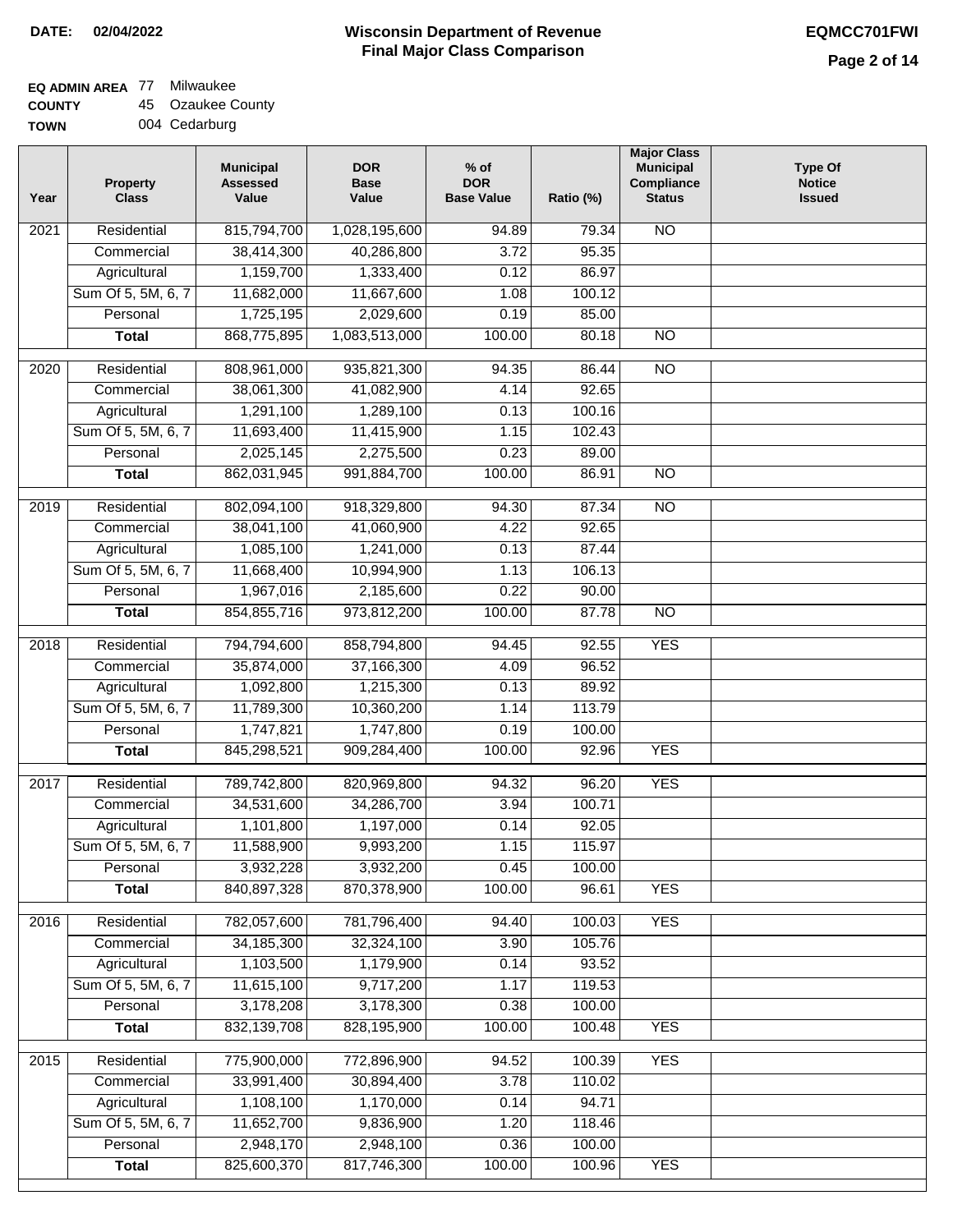# **EQ ADMIN AREA** 77 Milwaukee

**COUNTY** 45 Ozaukee County

**TOWN** 006 Fredonia

| Residential<br><b>NO</b><br>$\overline{202}1$<br>180,333,800<br>220,906,000<br>85.25<br>81.63<br>9,063,300<br>10,296,000<br>3.97<br>88.03<br>Commercial<br>Agricultural<br>2,644,900<br>3,109,200<br>1.20<br>85.07<br>Sum Of 5, 5M, 6, 7<br>19,546,500<br>24,287,700<br>9.37<br>80.48<br>445,529<br>524,100<br>Personal<br>0.20<br>85.01<br>212,034,029<br>259,123,000<br>100.00<br>$\overline{NO}$<br><b>Total</b><br>81.83<br>$\overline{NO}$<br>$\overline{2020}$<br>Residential<br>179,354,800<br>211,313,900<br>85.34<br>84.88<br>Commercial<br>9,049,200<br>9,606,900<br>3.88<br>94.19<br>2,991,900<br>2,990,100<br>1.21<br>100.06<br>Agricultural<br>Sum Of 5, 5M, 6, 7<br>19,517,700<br>23,325,900<br>83.67<br>9.42<br>350,375<br>365,000<br>95.99<br>Personal<br>0.15<br>211,263,975<br>247,601,800<br>100.00<br>85.32<br>$\overline{NO}$<br><b>Total</b><br>2019<br>Residential<br>177,830,000<br>201,643,500<br>85.02<br>88.19<br><b>NO</b><br>9,079,400<br>94.47<br>Commercial<br>9,610,600<br>4.05<br>2,658,400<br>2,876,300<br>1.21<br>92.42<br>Agricultural<br>Sum Of 5, 5M, 6, 7<br>19,494,000<br>22,784,300<br>9.61<br>85.56<br>226,958<br>249,400<br>Personal<br>0.11<br>91.00<br>209,288,758<br>237, 164, 100<br>100.00<br>$\overline{NO}$<br><b>Total</b><br>88.25<br>Residential<br>176,189,800<br><b>YES</b><br>2018<br>190,345,200<br>84.69<br>92.56<br>9,079,400<br>Commercial<br>9,240,900<br>4.11<br>98.25<br>2,657,600<br>2,800,500<br>94.90<br>Agricultural<br>1.25<br>Sum Of 5, 5M, 6, 7<br>19,490,700<br>22,137,500<br>88.04<br>9.85<br>Personal<br>238,498<br>238,400<br>0.11<br>100.04<br>207,655,998<br>224,762,500<br>100.00<br><b>YES</b><br><b>Total</b><br>92.39<br>2017<br>Residential<br>174,776,900<br>178,236,400<br><b>YES</b><br>84.59<br>98.06<br>Commercial<br>8,978,600<br>8,622,700<br>4.09<br>104.13<br>2,660,900<br>2,729,800<br>1.30<br>97.48<br>Agricultural<br>20,579,000<br>9.77<br>93.26<br>Sum Of 5, 5M, 6, 7<br>19,191,100<br>549,382<br>549,300<br>0.26<br>Personal<br>100.01<br>206, 156, 882<br>210,717,200<br>100.00<br>97.84<br><b>YES</b><br><b>Total</b><br>173,325,600<br><b>YES</b><br>Residential<br>171,642,500<br>100.98<br>2016<br>84.29<br>Commercial<br>8,914,900<br>8,559,000<br>4.20<br>104.16<br>2,666,400<br>2,700,500<br>1.33<br>98.74<br>Agricultural<br>Sum Of 5, 5M, 6, 7<br>18,747,200<br>20,181,400<br>9.91<br>92.89<br>Personal<br>540,593<br>540,600<br>0.27<br>100.00<br><b>YES</b><br>204, 194, 693<br>203,624,000<br>100.00<br>100.28<br><b>Total</b><br>Residential<br><b>YES</b><br>172,918,900<br>165,471,800<br>104.50<br>2015<br>84.46<br>8,825,700<br>8,530,600<br>4.35<br>103.46<br>Commercial<br>2,670,300<br>2,669,500<br>100.03<br>Agricultural<br>1.36<br>Sum Of 5, 5M, 6, 7<br>18,179,900<br>18,679,900<br>9.53<br>97.32<br><b>YES</b> | Year | <b>Property</b><br><b>Class</b> | <b>Municipal</b><br><b>Assessed</b><br>Value | <b>DOR</b><br><b>Base</b><br>Value | % of<br><b>DOR</b><br><b>Base Value</b> | Ratio (%) | <b>Major Class</b><br><b>Municipal</b><br>Compliance<br><b>Status</b> | <b>Type Of</b><br><b>Notice</b><br><b>Issued</b> |
|------------------------------------------------------------------------------------------------------------------------------------------------------------------------------------------------------------------------------------------------------------------------------------------------------------------------------------------------------------------------------------------------------------------------------------------------------------------------------------------------------------------------------------------------------------------------------------------------------------------------------------------------------------------------------------------------------------------------------------------------------------------------------------------------------------------------------------------------------------------------------------------------------------------------------------------------------------------------------------------------------------------------------------------------------------------------------------------------------------------------------------------------------------------------------------------------------------------------------------------------------------------------------------------------------------------------------------------------------------------------------------------------------------------------------------------------------------------------------------------------------------------------------------------------------------------------------------------------------------------------------------------------------------------------------------------------------------------------------------------------------------------------------------------------------------------------------------------------------------------------------------------------------------------------------------------------------------------------------------------------------------------------------------------------------------------------------------------------------------------------------------------------------------------------------------------------------------------------------------------------------------------------------------------------------------------------------------------------------------------------------------------------------------------------------------------------------------------------------------------------------------------------------------------------------------------------------------------------------------------------------------------------------------------------------------------------------------------------------------------------------------------------------------------------------------------------------------------|------|---------------------------------|----------------------------------------------|------------------------------------|-----------------------------------------|-----------|-----------------------------------------------------------------------|--------------------------------------------------|
|                                                                                                                                                                                                                                                                                                                                                                                                                                                                                                                                                                                                                                                                                                                                                                                                                                                                                                                                                                                                                                                                                                                                                                                                                                                                                                                                                                                                                                                                                                                                                                                                                                                                                                                                                                                                                                                                                                                                                                                                                                                                                                                                                                                                                                                                                                                                                                                                                                                                                                                                                                                                                                                                                                                                                                                                                                          |      |                                 |                                              |                                    |                                         |           |                                                                       |                                                  |
|                                                                                                                                                                                                                                                                                                                                                                                                                                                                                                                                                                                                                                                                                                                                                                                                                                                                                                                                                                                                                                                                                                                                                                                                                                                                                                                                                                                                                                                                                                                                                                                                                                                                                                                                                                                                                                                                                                                                                                                                                                                                                                                                                                                                                                                                                                                                                                                                                                                                                                                                                                                                                                                                                                                                                                                                                                          |      |                                 |                                              |                                    |                                         |           |                                                                       |                                                  |
|                                                                                                                                                                                                                                                                                                                                                                                                                                                                                                                                                                                                                                                                                                                                                                                                                                                                                                                                                                                                                                                                                                                                                                                                                                                                                                                                                                                                                                                                                                                                                                                                                                                                                                                                                                                                                                                                                                                                                                                                                                                                                                                                                                                                                                                                                                                                                                                                                                                                                                                                                                                                                                                                                                                                                                                                                                          |      |                                 |                                              |                                    |                                         |           |                                                                       |                                                  |
|                                                                                                                                                                                                                                                                                                                                                                                                                                                                                                                                                                                                                                                                                                                                                                                                                                                                                                                                                                                                                                                                                                                                                                                                                                                                                                                                                                                                                                                                                                                                                                                                                                                                                                                                                                                                                                                                                                                                                                                                                                                                                                                                                                                                                                                                                                                                                                                                                                                                                                                                                                                                                                                                                                                                                                                                                                          |      |                                 |                                              |                                    |                                         |           |                                                                       |                                                  |
|                                                                                                                                                                                                                                                                                                                                                                                                                                                                                                                                                                                                                                                                                                                                                                                                                                                                                                                                                                                                                                                                                                                                                                                                                                                                                                                                                                                                                                                                                                                                                                                                                                                                                                                                                                                                                                                                                                                                                                                                                                                                                                                                                                                                                                                                                                                                                                                                                                                                                                                                                                                                                                                                                                                                                                                                                                          |      |                                 |                                              |                                    |                                         |           |                                                                       |                                                  |
|                                                                                                                                                                                                                                                                                                                                                                                                                                                                                                                                                                                                                                                                                                                                                                                                                                                                                                                                                                                                                                                                                                                                                                                                                                                                                                                                                                                                                                                                                                                                                                                                                                                                                                                                                                                                                                                                                                                                                                                                                                                                                                                                                                                                                                                                                                                                                                                                                                                                                                                                                                                                                                                                                                                                                                                                                                          |      |                                 |                                              |                                    |                                         |           |                                                                       |                                                  |
|                                                                                                                                                                                                                                                                                                                                                                                                                                                                                                                                                                                                                                                                                                                                                                                                                                                                                                                                                                                                                                                                                                                                                                                                                                                                                                                                                                                                                                                                                                                                                                                                                                                                                                                                                                                                                                                                                                                                                                                                                                                                                                                                                                                                                                                                                                                                                                                                                                                                                                                                                                                                                                                                                                                                                                                                                                          |      |                                 |                                              |                                    |                                         |           |                                                                       |                                                  |
|                                                                                                                                                                                                                                                                                                                                                                                                                                                                                                                                                                                                                                                                                                                                                                                                                                                                                                                                                                                                                                                                                                                                                                                                                                                                                                                                                                                                                                                                                                                                                                                                                                                                                                                                                                                                                                                                                                                                                                                                                                                                                                                                                                                                                                                                                                                                                                                                                                                                                                                                                                                                                                                                                                                                                                                                                                          |      |                                 |                                              |                                    |                                         |           |                                                                       |                                                  |
|                                                                                                                                                                                                                                                                                                                                                                                                                                                                                                                                                                                                                                                                                                                                                                                                                                                                                                                                                                                                                                                                                                                                                                                                                                                                                                                                                                                                                                                                                                                                                                                                                                                                                                                                                                                                                                                                                                                                                                                                                                                                                                                                                                                                                                                                                                                                                                                                                                                                                                                                                                                                                                                                                                                                                                                                                                          |      |                                 |                                              |                                    |                                         |           |                                                                       |                                                  |
|                                                                                                                                                                                                                                                                                                                                                                                                                                                                                                                                                                                                                                                                                                                                                                                                                                                                                                                                                                                                                                                                                                                                                                                                                                                                                                                                                                                                                                                                                                                                                                                                                                                                                                                                                                                                                                                                                                                                                                                                                                                                                                                                                                                                                                                                                                                                                                                                                                                                                                                                                                                                                                                                                                                                                                                                                                          |      |                                 |                                              |                                    |                                         |           |                                                                       |                                                  |
|                                                                                                                                                                                                                                                                                                                                                                                                                                                                                                                                                                                                                                                                                                                                                                                                                                                                                                                                                                                                                                                                                                                                                                                                                                                                                                                                                                                                                                                                                                                                                                                                                                                                                                                                                                                                                                                                                                                                                                                                                                                                                                                                                                                                                                                                                                                                                                                                                                                                                                                                                                                                                                                                                                                                                                                                                                          |      |                                 |                                              |                                    |                                         |           |                                                                       |                                                  |
|                                                                                                                                                                                                                                                                                                                                                                                                                                                                                                                                                                                                                                                                                                                                                                                                                                                                                                                                                                                                                                                                                                                                                                                                                                                                                                                                                                                                                                                                                                                                                                                                                                                                                                                                                                                                                                                                                                                                                                                                                                                                                                                                                                                                                                                                                                                                                                                                                                                                                                                                                                                                                                                                                                                                                                                                                                          |      |                                 |                                              |                                    |                                         |           |                                                                       |                                                  |
|                                                                                                                                                                                                                                                                                                                                                                                                                                                                                                                                                                                                                                                                                                                                                                                                                                                                                                                                                                                                                                                                                                                                                                                                                                                                                                                                                                                                                                                                                                                                                                                                                                                                                                                                                                                                                                                                                                                                                                                                                                                                                                                                                                                                                                                                                                                                                                                                                                                                                                                                                                                                                                                                                                                                                                                                                                          |      |                                 |                                              |                                    |                                         |           |                                                                       |                                                  |
|                                                                                                                                                                                                                                                                                                                                                                                                                                                                                                                                                                                                                                                                                                                                                                                                                                                                                                                                                                                                                                                                                                                                                                                                                                                                                                                                                                                                                                                                                                                                                                                                                                                                                                                                                                                                                                                                                                                                                                                                                                                                                                                                                                                                                                                                                                                                                                                                                                                                                                                                                                                                                                                                                                                                                                                                                                          |      |                                 |                                              |                                    |                                         |           |                                                                       |                                                  |
|                                                                                                                                                                                                                                                                                                                                                                                                                                                                                                                                                                                                                                                                                                                                                                                                                                                                                                                                                                                                                                                                                                                                                                                                                                                                                                                                                                                                                                                                                                                                                                                                                                                                                                                                                                                                                                                                                                                                                                                                                                                                                                                                                                                                                                                                                                                                                                                                                                                                                                                                                                                                                                                                                                                                                                                                                                          |      |                                 |                                              |                                    |                                         |           |                                                                       |                                                  |
|                                                                                                                                                                                                                                                                                                                                                                                                                                                                                                                                                                                                                                                                                                                                                                                                                                                                                                                                                                                                                                                                                                                                                                                                                                                                                                                                                                                                                                                                                                                                                                                                                                                                                                                                                                                                                                                                                                                                                                                                                                                                                                                                                                                                                                                                                                                                                                                                                                                                                                                                                                                                                                                                                                                                                                                                                                          |      |                                 |                                              |                                    |                                         |           |                                                                       |                                                  |
|                                                                                                                                                                                                                                                                                                                                                                                                                                                                                                                                                                                                                                                                                                                                                                                                                                                                                                                                                                                                                                                                                                                                                                                                                                                                                                                                                                                                                                                                                                                                                                                                                                                                                                                                                                                                                                                                                                                                                                                                                                                                                                                                                                                                                                                                                                                                                                                                                                                                                                                                                                                                                                                                                                                                                                                                                                          |      |                                 |                                              |                                    |                                         |           |                                                                       |                                                  |
|                                                                                                                                                                                                                                                                                                                                                                                                                                                                                                                                                                                                                                                                                                                                                                                                                                                                                                                                                                                                                                                                                                                                                                                                                                                                                                                                                                                                                                                                                                                                                                                                                                                                                                                                                                                                                                                                                                                                                                                                                                                                                                                                                                                                                                                                                                                                                                                                                                                                                                                                                                                                                                                                                                                                                                                                                                          |      |                                 |                                              |                                    |                                         |           |                                                                       |                                                  |
|                                                                                                                                                                                                                                                                                                                                                                                                                                                                                                                                                                                                                                                                                                                                                                                                                                                                                                                                                                                                                                                                                                                                                                                                                                                                                                                                                                                                                                                                                                                                                                                                                                                                                                                                                                                                                                                                                                                                                                                                                                                                                                                                                                                                                                                                                                                                                                                                                                                                                                                                                                                                                                                                                                                                                                                                                                          |      |                                 |                                              |                                    |                                         |           |                                                                       |                                                  |
|                                                                                                                                                                                                                                                                                                                                                                                                                                                                                                                                                                                                                                                                                                                                                                                                                                                                                                                                                                                                                                                                                                                                                                                                                                                                                                                                                                                                                                                                                                                                                                                                                                                                                                                                                                                                                                                                                                                                                                                                                                                                                                                                                                                                                                                                                                                                                                                                                                                                                                                                                                                                                                                                                                                                                                                                                                          |      |                                 |                                              |                                    |                                         |           |                                                                       |                                                  |
|                                                                                                                                                                                                                                                                                                                                                                                                                                                                                                                                                                                                                                                                                                                                                                                                                                                                                                                                                                                                                                                                                                                                                                                                                                                                                                                                                                                                                                                                                                                                                                                                                                                                                                                                                                                                                                                                                                                                                                                                                                                                                                                                                                                                                                                                                                                                                                                                                                                                                                                                                                                                                                                                                                                                                                                                                                          |      |                                 |                                              |                                    |                                         |           |                                                                       |                                                  |
|                                                                                                                                                                                                                                                                                                                                                                                                                                                                                                                                                                                                                                                                                                                                                                                                                                                                                                                                                                                                                                                                                                                                                                                                                                                                                                                                                                                                                                                                                                                                                                                                                                                                                                                                                                                                                                                                                                                                                                                                                                                                                                                                                                                                                                                                                                                                                                                                                                                                                                                                                                                                                                                                                                                                                                                                                                          |      |                                 |                                              |                                    |                                         |           |                                                                       |                                                  |
|                                                                                                                                                                                                                                                                                                                                                                                                                                                                                                                                                                                                                                                                                                                                                                                                                                                                                                                                                                                                                                                                                                                                                                                                                                                                                                                                                                                                                                                                                                                                                                                                                                                                                                                                                                                                                                                                                                                                                                                                                                                                                                                                                                                                                                                                                                                                                                                                                                                                                                                                                                                                                                                                                                                                                                                                                                          |      |                                 |                                              |                                    |                                         |           |                                                                       |                                                  |
|                                                                                                                                                                                                                                                                                                                                                                                                                                                                                                                                                                                                                                                                                                                                                                                                                                                                                                                                                                                                                                                                                                                                                                                                                                                                                                                                                                                                                                                                                                                                                                                                                                                                                                                                                                                                                                                                                                                                                                                                                                                                                                                                                                                                                                                                                                                                                                                                                                                                                                                                                                                                                                                                                                                                                                                                                                          |      |                                 |                                              |                                    |                                         |           |                                                                       |                                                  |
|                                                                                                                                                                                                                                                                                                                                                                                                                                                                                                                                                                                                                                                                                                                                                                                                                                                                                                                                                                                                                                                                                                                                                                                                                                                                                                                                                                                                                                                                                                                                                                                                                                                                                                                                                                                                                                                                                                                                                                                                                                                                                                                                                                                                                                                                                                                                                                                                                                                                                                                                                                                                                                                                                                                                                                                                                                          |      |                                 |                                              |                                    |                                         |           |                                                                       |                                                  |
|                                                                                                                                                                                                                                                                                                                                                                                                                                                                                                                                                                                                                                                                                                                                                                                                                                                                                                                                                                                                                                                                                                                                                                                                                                                                                                                                                                                                                                                                                                                                                                                                                                                                                                                                                                                                                                                                                                                                                                                                                                                                                                                                                                                                                                                                                                                                                                                                                                                                                                                                                                                                                                                                                                                                                                                                                                          |      |                                 |                                              |                                    |                                         |           |                                                                       |                                                  |
|                                                                                                                                                                                                                                                                                                                                                                                                                                                                                                                                                                                                                                                                                                                                                                                                                                                                                                                                                                                                                                                                                                                                                                                                                                                                                                                                                                                                                                                                                                                                                                                                                                                                                                                                                                                                                                                                                                                                                                                                                                                                                                                                                                                                                                                                                                                                                                                                                                                                                                                                                                                                                                                                                                                                                                                                                                          |      |                                 |                                              |                                    |                                         |           |                                                                       |                                                  |
|                                                                                                                                                                                                                                                                                                                                                                                                                                                                                                                                                                                                                                                                                                                                                                                                                                                                                                                                                                                                                                                                                                                                                                                                                                                                                                                                                                                                                                                                                                                                                                                                                                                                                                                                                                                                                                                                                                                                                                                                                                                                                                                                                                                                                                                                                                                                                                                                                                                                                                                                                                                                                                                                                                                                                                                                                                          |      |                                 |                                              |                                    |                                         |           |                                                                       |                                                  |
|                                                                                                                                                                                                                                                                                                                                                                                                                                                                                                                                                                                                                                                                                                                                                                                                                                                                                                                                                                                                                                                                                                                                                                                                                                                                                                                                                                                                                                                                                                                                                                                                                                                                                                                                                                                                                                                                                                                                                                                                                                                                                                                                                                                                                                                                                                                                                                                                                                                                                                                                                                                                                                                                                                                                                                                                                                          |      |                                 |                                              |                                    |                                         |           |                                                                       |                                                  |
|                                                                                                                                                                                                                                                                                                                                                                                                                                                                                                                                                                                                                                                                                                                                                                                                                                                                                                                                                                                                                                                                                                                                                                                                                                                                                                                                                                                                                                                                                                                                                                                                                                                                                                                                                                                                                                                                                                                                                                                                                                                                                                                                                                                                                                                                                                                                                                                                                                                                                                                                                                                                                                                                                                                                                                                                                                          |      |                                 |                                              |                                    |                                         |           |                                                                       |                                                  |
|                                                                                                                                                                                                                                                                                                                                                                                                                                                                                                                                                                                                                                                                                                                                                                                                                                                                                                                                                                                                                                                                                                                                                                                                                                                                                                                                                                                                                                                                                                                                                                                                                                                                                                                                                                                                                                                                                                                                                                                                                                                                                                                                                                                                                                                                                                                                                                                                                                                                                                                                                                                                                                                                                                                                                                                                                                          |      |                                 |                                              |                                    |                                         |           |                                                                       |                                                  |
|                                                                                                                                                                                                                                                                                                                                                                                                                                                                                                                                                                                                                                                                                                                                                                                                                                                                                                                                                                                                                                                                                                                                                                                                                                                                                                                                                                                                                                                                                                                                                                                                                                                                                                                                                                                                                                                                                                                                                                                                                                                                                                                                                                                                                                                                                                                                                                                                                                                                                                                                                                                                                                                                                                                                                                                                                                          |      |                                 |                                              |                                    |                                         |           |                                                                       |                                                  |
|                                                                                                                                                                                                                                                                                                                                                                                                                                                                                                                                                                                                                                                                                                                                                                                                                                                                                                                                                                                                                                                                                                                                                                                                                                                                                                                                                                                                                                                                                                                                                                                                                                                                                                                                                                                                                                                                                                                                                                                                                                                                                                                                                                                                                                                                                                                                                                                                                                                                                                                                                                                                                                                                                                                                                                                                                                          |      |                                 |                                              |                                    |                                         |           |                                                                       |                                                  |
|                                                                                                                                                                                                                                                                                                                                                                                                                                                                                                                                                                                                                                                                                                                                                                                                                                                                                                                                                                                                                                                                                                                                                                                                                                                                                                                                                                                                                                                                                                                                                                                                                                                                                                                                                                                                                                                                                                                                                                                                                                                                                                                                                                                                                                                                                                                                                                                                                                                                                                                                                                                                                                                                                                                                                                                                                                          |      |                                 |                                              |                                    |                                         |           |                                                                       |                                                  |
|                                                                                                                                                                                                                                                                                                                                                                                                                                                                                                                                                                                                                                                                                                                                                                                                                                                                                                                                                                                                                                                                                                                                                                                                                                                                                                                                                                                                                                                                                                                                                                                                                                                                                                                                                                                                                                                                                                                                                                                                                                                                                                                                                                                                                                                                                                                                                                                                                                                                                                                                                                                                                                                                                                                                                                                                                                          |      |                                 |                                              |                                    |                                         |           |                                                                       |                                                  |
|                                                                                                                                                                                                                                                                                                                                                                                                                                                                                                                                                                                                                                                                                                                                                                                                                                                                                                                                                                                                                                                                                                                                                                                                                                                                                                                                                                                                                                                                                                                                                                                                                                                                                                                                                                                                                                                                                                                                                                                                                                                                                                                                                                                                                                                                                                                                                                                                                                                                                                                                                                                                                                                                                                                                                                                                                                          |      |                                 |                                              |                                    |                                         |           |                                                                       |                                                  |
|                                                                                                                                                                                                                                                                                                                                                                                                                                                                                                                                                                                                                                                                                                                                                                                                                                                                                                                                                                                                                                                                                                                                                                                                                                                                                                                                                                                                                                                                                                                                                                                                                                                                                                                                                                                                                                                                                                                                                                                                                                                                                                                                                                                                                                                                                                                                                                                                                                                                                                                                                                                                                                                                                                                                                                                                                                          |      |                                 |                                              |                                    |                                         |           |                                                                       |                                                  |
|                                                                                                                                                                                                                                                                                                                                                                                                                                                                                                                                                                                                                                                                                                                                                                                                                                                                                                                                                                                                                                                                                                                                                                                                                                                                                                                                                                                                                                                                                                                                                                                                                                                                                                                                                                                                                                                                                                                                                                                                                                                                                                                                                                                                                                                                                                                                                                                                                                                                                                                                                                                                                                                                                                                                                                                                                                          |      |                                 |                                              |                                    |                                         |           |                                                                       |                                                  |
|                                                                                                                                                                                                                                                                                                                                                                                                                                                                                                                                                                                                                                                                                                                                                                                                                                                                                                                                                                                                                                                                                                                                                                                                                                                                                                                                                                                                                                                                                                                                                                                                                                                                                                                                                                                                                                                                                                                                                                                                                                                                                                                                                                                                                                                                                                                                                                                                                                                                                                                                                                                                                                                                                                                                                                                                                                          |      |                                 |                                              |                                    |                                         |           |                                                                       |                                                  |
|                                                                                                                                                                                                                                                                                                                                                                                                                                                                                                                                                                                                                                                                                                                                                                                                                                                                                                                                                                                                                                                                                                                                                                                                                                                                                                                                                                                                                                                                                                                                                                                                                                                                                                                                                                                                                                                                                                                                                                                                                                                                                                                                                                                                                                                                                                                                                                                                                                                                                                                                                                                                                                                                                                                                                                                                                                          |      |                                 |                                              |                                    |                                         |           |                                                                       |                                                  |
| 560,631<br>560,700<br>0.29<br>99.99<br>Personal                                                                                                                                                                                                                                                                                                                                                                                                                                                                                                                                                                                                                                                                                                                                                                                                                                                                                                                                                                                                                                                                                                                                                                                                                                                                                                                                                                                                                                                                                                                                                                                                                                                                                                                                                                                                                                                                                                                                                                                                                                                                                                                                                                                                                                                                                                                                                                                                                                                                                                                                                                                                                                                                                                                                                                                          |      |                                 |                                              |                                    |                                         |           |                                                                       |                                                  |
| 203, 155, 431<br>195,912,500<br>100.00<br>103.70<br><b>YES</b><br><b>Total</b>                                                                                                                                                                                                                                                                                                                                                                                                                                                                                                                                                                                                                                                                                                                                                                                                                                                                                                                                                                                                                                                                                                                                                                                                                                                                                                                                                                                                                                                                                                                                                                                                                                                                                                                                                                                                                                                                                                                                                                                                                                                                                                                                                                                                                                                                                                                                                                                                                                                                                                                                                                                                                                                                                                                                                           |      |                                 |                                              |                                    |                                         |           |                                                                       |                                                  |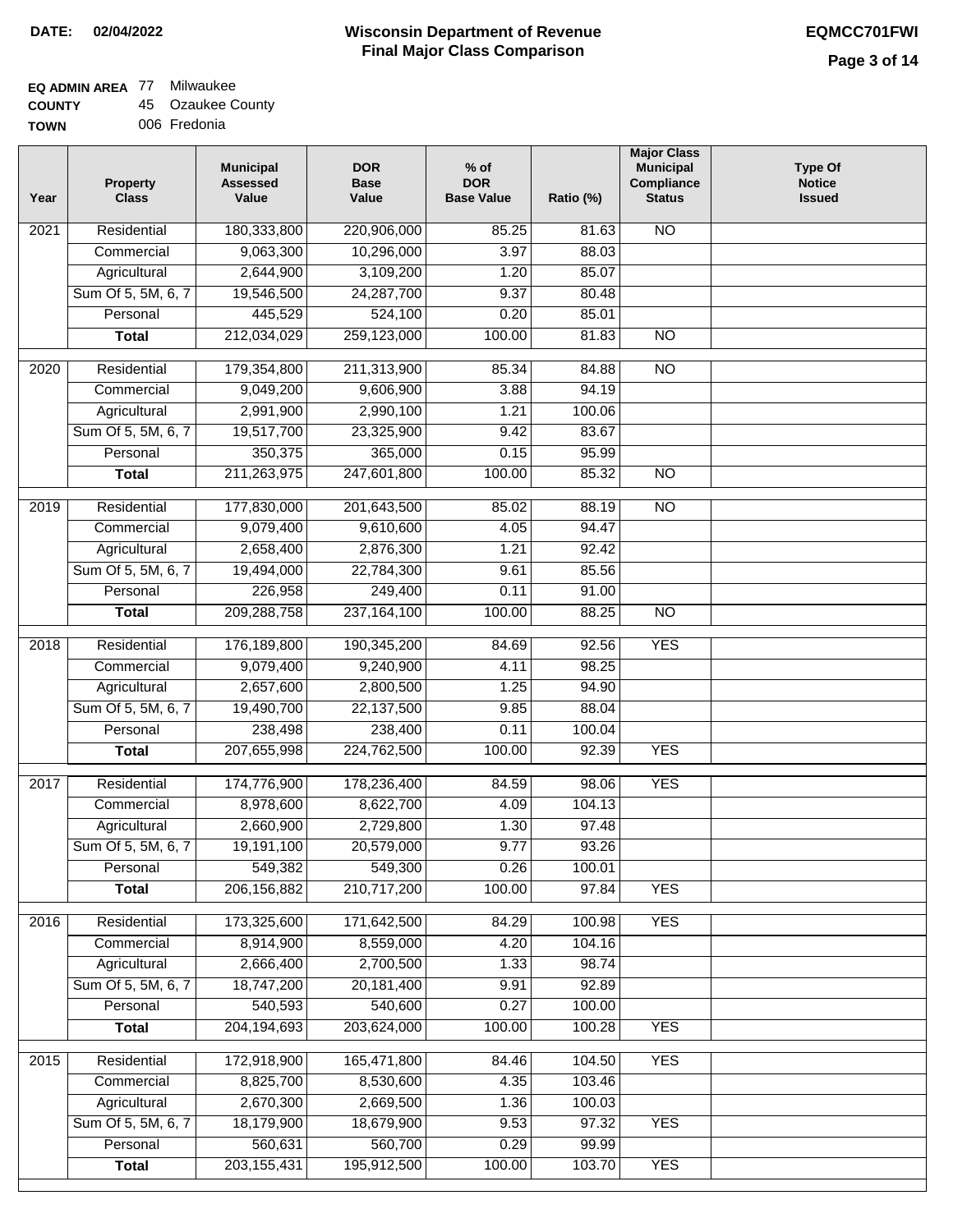### **EQ ADMIN AREA** 77 Milwaukee

| <b>COUNTY</b> |  | 45 Ozaukee County |
|---------------|--|-------------------|
|---------------|--|-------------------|

**TOWN** 008 Grafton

| Year | <b>Property</b><br><b>Class</b> | <b>Municipal</b><br><b>Assessed</b><br>Value | <b>DOR</b><br><b>Base</b><br>Value | $%$ of<br><b>DOR</b><br><b>Base Value</b> | Ratio (%) | <b>Major Class</b><br><b>Municipal</b><br>Compliance<br><b>Status</b> | <b>Type Of</b><br><b>Notice</b><br><b>Issued</b> |
|------|---------------------------------|----------------------------------------------|------------------------------------|-------------------------------------------|-----------|-----------------------------------------------------------------------|--------------------------------------------------|
| 2021 | Residential                     | 629,592,500                                  | 676,225,100                        | 91.36                                     | 93.10     | <b>YES</b>                                                            |                                                  |
|      | Commercial                      | 47,863,500                                   | 46,429,200                         | 6.27                                      | 103.09    |                                                                       |                                                  |
|      | Agricultural                    | 756,200                                      | 771,300                            | 0.10                                      | 98.04     |                                                                       |                                                  |
|      | Sum Of 5, 5M, 6, 7              | 13,441,200                                   | 15,265,200                         | 2.06                                      | 88.05     |                                                                       |                                                  |
|      | Personal                        | 1,425,743                                    | 1,485,100                          | 0.20                                      | 96.00     |                                                                       |                                                  |
|      | <b>Total</b>                    | 693,079,143                                  | 740,175,900                        | 100.00                                    | 93.64     | <b>YES</b>                                                            |                                                  |
| 2020 | Residential                     | 624,132,000                                  | 638,431,700                        | 91.33                                     | 97.76     | <b>YES</b>                                                            |                                                  |
|      | Commercial                      | 43,393,000                                   | 43,742,100                         | 6.26                                      | 99.20     |                                                                       |                                                  |
|      | Agricultural                    | 750,200                                      | 750,200                            | 0.11                                      | 100.00    |                                                                       |                                                  |
|      | Sum Of 5, 5M, 6, 7              | 13,354,300                                   | 14,577,600                         | 2.09                                      | 91.61     |                                                                       |                                                  |
|      | Personal                        | 1,510,799                                    | 1,510,800                          | 0.22                                      | 100.00    |                                                                       |                                                  |
|      | <b>Total</b>                    | 683,140,299                                  | 699,012,400                        | 100.00                                    | 97.73     | <b>YES</b>                                                            |                                                  |
| 2019 | Residential                     | 549,457,600                                  | 603,978,300                        | 91.33                                     | 90.97     | <b>YES</b>                                                            |                                                  |
|      | Commercial                      | 38,506,100                                   | 41,273,700                         | 6.24                                      | 93.29     |                                                                       |                                                  |
|      | Agricultural                    | 686,900                                      | 724,200                            | 0.11                                      | 94.85     |                                                                       |                                                  |
|      | Sum Of 5, 5M, 6, 7              | 12,397,100                                   | 14,025,500                         | 2.12                                      | 88.39     |                                                                       |                                                  |
|      | Personal                        | 1,252,090                                    | 1,332,000                          | 0.20                                      | 94.00     |                                                                       |                                                  |
|      | <b>Total</b>                    | 602,299,790                                  | 661,333,700                        | 100.00                                    | 91.07     | <b>YES</b>                                                            |                                                  |
| 2018 | Residential                     | 542,249,200                                  | 567,882,500                        | 91.71                                     | 95.49     | <b>YES</b>                                                            |                                                  |
|      | Commercial                      | 34,862,900                                   | 35,516,900                         | 5.74                                      | 98.16     |                                                                       |                                                  |
|      | Agricultural                    | 687,300                                      | 702,600                            | 0.11                                      | 97.82     |                                                                       |                                                  |
|      | Sum Of 5, 5M, 6, 7              | 12,399,100                                   | 13,884,200                         | 2.24                                      | 89.30     |                                                                       |                                                  |
|      | Personal                        | 1,220,207                                    | 1,220,300                          | 0.20                                      | 99.99     |                                                                       |                                                  |
|      | <b>Total</b>                    | 591,418,707                                  | 619,206,500                        | 100.00                                    | 95.51     | <b>YES</b>                                                            |                                                  |
|      |                                 |                                              |                                    |                                           |           |                                                                       |                                                  |
| 2017 | Residential                     | 531,416,900                                  | 530,617,900                        | 91.37                                     | 100.15    | <b>YES</b>                                                            |                                                  |
|      | Commercial                      | 32,579,600                                   | 32,249,100                         | 5.55                                      | 101.02    |                                                                       |                                                  |
|      | Agricultural                    | 699,100                                      | 697,700                            | 0.12                                      | 100.20    |                                                                       |                                                  |
|      | Sum Of 5, 5M, 6, 7              | 12,761,700                                   | 14,060,600                         | 2.42                                      | 90.76     |                                                                       |                                                  |
|      | Personal                        | 3,095,204                                    | 3,095,100                          | 0.53                                      | 100.00    |                                                                       |                                                  |
|      | <b>Total</b>                    | 580,552,504                                  | 580,720,400                        | 100.00                                    | 99.97     | <b>YES</b>                                                            |                                                  |
| 2016 | Residential                     | 496,881,000                                  | 532,743,900                        | 91.91                                     | 93.27     | <b>YES</b>                                                            |                                                  |
|      | Commercial                      | 30,559,100                                   | 29,261,400                         | 5.05                                      | 104.43    |                                                                       |                                                  |
|      | Agricultural                    | 676,000                                      | 684,400                            | 0.12                                      | 98.77     |                                                                       |                                                  |
|      | Sum Of 5, 5M, 6, 7              | 12,444,700                                   | 14,097,800                         | 2.43                                      | 88.27     |                                                                       |                                                  |
|      | Personal                        | 2,770,175                                    | 2,841,200                          | 0.49                                      | 97.50     |                                                                       |                                                  |
|      | <b>Total</b>                    | 543,330,975                                  | 579,628,700                        | 100.00                                    | 93.74     | <b>YES</b>                                                            |                                                  |
| 2015 | Residential                     | 492,116,700                                  | 507,483,200                        | 91.75                                     | 96.97     | <b>YES</b>                                                            |                                                  |
|      | Commercial                      | 29,797,400                                   | 28,039,800                         | 5.07                                      | 106.27    | <b>YES</b>                                                            |                                                  |
|      | Agricultural                    | 676,000                                      | 675,300                            | 0.12                                      | 100.10    |                                                                       |                                                  |
|      | Sum Of 5, 5M, 6, 7              | 12,377,100                                   | 14,037,100                         | 2.54                                      | 88.17     |                                                                       |                                                  |
|      | Personal                        | 2,802,936                                    | 2,874,800                          | 0.52                                      | 97.50     |                                                                       |                                                  |
|      | <b>Total</b>                    | 537,770,136                                  | 553,110,200                        | 100.00                                    | 97.23     | <b>YES</b>                                                            |                                                  |
|      |                                 |                                              |                                    |                                           |           |                                                                       |                                                  |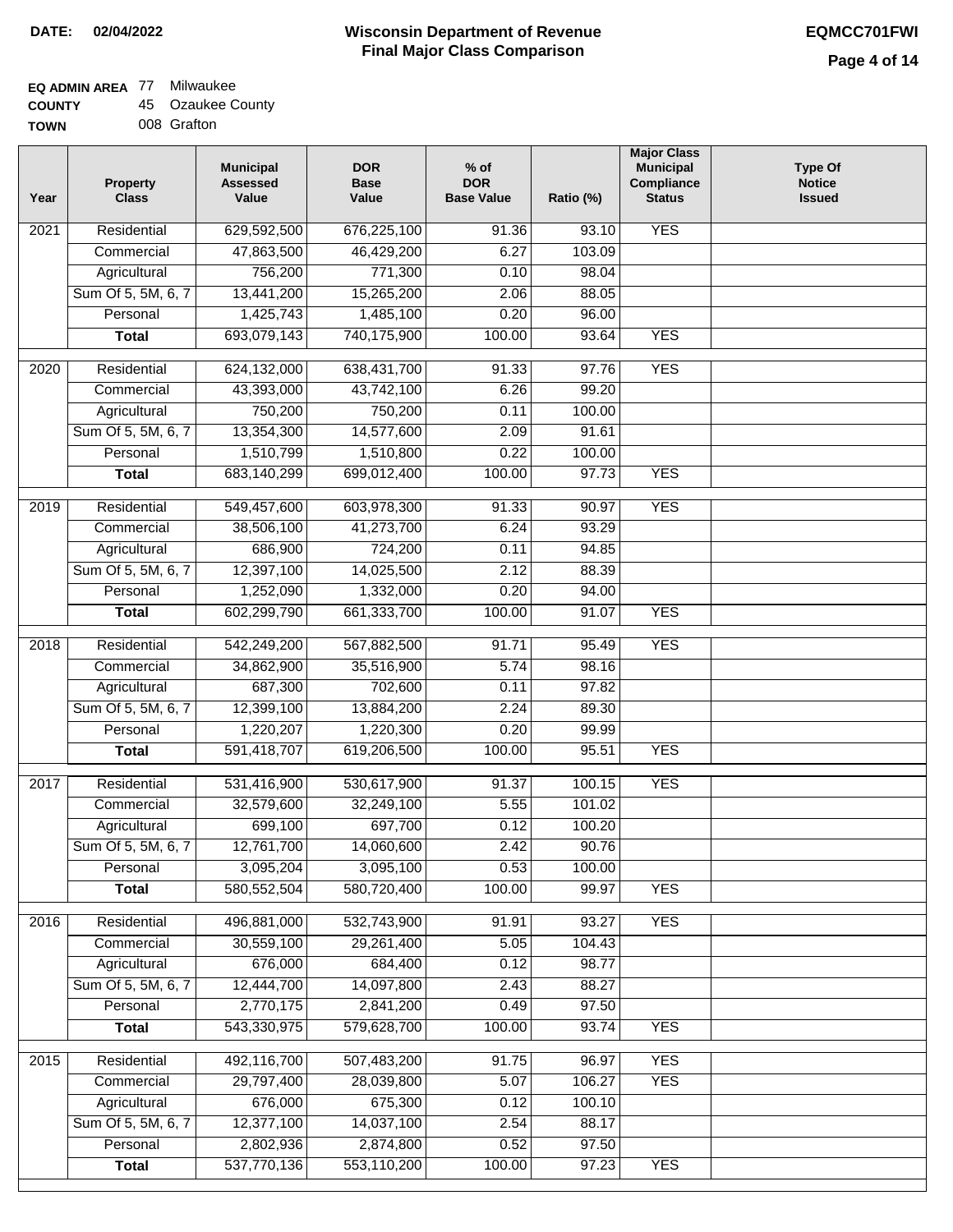$\Box$ 

### **Wisconsin Department of Revenue Final Major Class Comparison DATE: 02/04/2022 EQMCC701FWI**

# **EQ ADMIN AREA** 77 Milwaukee

**COUNTY TOWN** 45 Ozaukee County 012 Port Washington

| Year | <b>Property</b><br><b>Class</b> | <b>Municipal</b><br><b>Assessed</b><br>Value | <b>DOR</b><br><b>Base</b><br>Value | $%$ of<br><b>DOR</b><br><b>Base Value</b> | Ratio (%)      | <b>Major Class</b><br><b>Municipal</b><br>Compliance<br><b>Status</b> | <b>Type Of</b><br><b>Notice</b><br><b>Issued</b> |
|------|---------------------------------|----------------------------------------------|------------------------------------|-------------------------------------------|----------------|-----------------------------------------------------------------------|--------------------------------------------------|
| 2021 | Residential                     | 189,838,600                                  | 205,313,400                        | 81.71                                     | 92.46          | <b>YES</b>                                                            |                                                  |
|      | Commercial                      | 18,857,200                                   | 20,653,100                         | 8.22                                      | 91.30          |                                                                       |                                                  |
|      | Agricultural                    | 1,982,400                                    | 2,021,000                          | 0.80                                      | 98.09          |                                                                       |                                                  |
|      | Sum Of 5, 5M, 6, 7              | 25,174,400                                   | 22,904,800                         | 9.12                                      | 109.91         |                                                                       |                                                  |
|      | Personal                        | 363,800                                      | 371,200                            | 0.15                                      | 98.01          |                                                                       |                                                  |
|      | <b>Total</b>                    | 236,216,400                                  | 251,263,500                        | 100.00                                    | 94.01          | <b>YES</b>                                                            |                                                  |
| 2020 | Residential                     | 187,061,600                                  | 196,145,500                        | 82.25                                     | 95.37          | <b>YES</b>                                                            |                                                  |
|      | Commercial                      | 18,699,400                                   | 18,244,400                         | 7.65                                      | 102.49         |                                                                       |                                                  |
|      | Agricultural                    | 1,948,600                                    | 1,947,700                          | 0.82                                      | 100.05         |                                                                       |                                                  |
|      | Sum Of 5, 5M, 6, 7              | 24,716,700                                   | 21,727,200                         | 9.11                                      | 113.76         |                                                                       |                                                  |
|      | Personal                        | 423,050                                      | 423,100                            | 0.18                                      | 99.99          |                                                                       |                                                  |
|      | <b>Total</b>                    | 232,849,350                                  | 238,487,900                        | 100.00                                    | 97.64          | <b>YES</b>                                                            |                                                  |
| 2019 | Residential                     | 156,603,500                                  | 185,186,900                        | 82.44                                     | 84.57          | $\overline{NO}$                                                       |                                                  |
|      | Commercial                      | 15,876,800                                   | 17,332,400                         | 7.72                                      | 91.60          |                                                                       |                                                  |
|      | Agricultural                    | 1,872,000                                    | 1,872,300                          | 0.83                                      | 99.98          |                                                                       |                                                  |
|      | Sum Of 5, 5M, 6, 7              | 19,600,100                                   | 19,882,600                         | 8.85                                      | 98.58          |                                                                       |                                                  |
|      | Personal                        | 354,050                                      | 354,100                            | 0.16                                      | 99.99          |                                                                       |                                                  |
|      | <b>Total</b>                    | 194,306,450                                  | 224,628,300                        | 100.00                                    | 86.50          | $\overline{NO}$                                                       |                                                  |
|      |                                 |                                              |                                    |                                           |                | $\overline{NO}$                                                       |                                                  |
| 2018 | Residential<br>Commercial       | 156,411,800<br>15,409,200                    | 176, 185, 300<br>16,216,100        | 82.53<br>7.60                             | 88.78<br>95.02 |                                                                       |                                                  |
|      | Agricultural                    | 1,818,600                                    | 1,818,700                          | 0.85                                      | 99.99          |                                                                       |                                                  |
|      | Sum Of 5, 5M, 6, 7              | 19,818,100                                   | 18,880,500                         | 8.84                                      | 104.97         |                                                                       |                                                  |
|      | Personal                        | 383,650                                      | 383,700                            | 0.18                                      | 99.99          |                                                                       |                                                  |
|      | <b>Total</b>                    | 193,841,350                                  | 213,484,300                        | 100.00                                    | 90.80          | $\overline{NO}$                                                       |                                                  |
|      |                                 |                                              |                                    |                                           |                |                                                                       |                                                  |
| 2017 | Residential                     | 156,227,800                                  | 167,540,900                        | 82.38                                     | 93.25          | <b>YES</b>                                                            |                                                  |
|      | Commercial                      | 15,380,300                                   | 15,270,100                         | 7.51                                      | 100.72         |                                                                       |                                                  |
|      | Agricultural                    | 1,770,500                                    | 1,770,900                          | 0.87                                      | 99.98          |                                                                       |                                                  |
|      | Sum Of 5, 5M, 6, 7              | 19,577,600                                   | 18,057,600                         | 8.88                                      | 108.42         |                                                                       |                                                  |
|      | Personal                        | 740,350                                      | 740,400                            | 0.36                                      | 99.99          |                                                                       |                                                  |
|      | <b>Total</b>                    | 193,696,550                                  | 203,379,900                        | 100.00                                    | 95.24          | <b>YES</b>                                                            |                                                  |
| 2016 | Residential                     | 154,146,300                                  | 167,116,100                        | 82.15                                     | 92.24          | <b>YES</b>                                                            |                                                  |
|      | Commercial                      | 15,393,400                                   | 15,882,100                         | 7.81                                      | 96.92          |                                                                       |                                                  |
|      | Agricultural                    | 1,753,100                                    | 1,753,500                          | 0.86                                      | 99.98          |                                                                       |                                                  |
|      | Sum Of 5, 5M, 6, 7              | 19,195,000                                   | 17,804,000                         | 8.75                                      | 107.81         |                                                                       |                                                  |
|      | Personal                        | 863,450                                      | 863,500                            | 0.42                                      | 99.99          |                                                                       |                                                  |
|      | <b>Total</b>                    | 191, 351, 250                                | 203,419,200                        | 100.00                                    | 94.07          | <b>YES</b>                                                            |                                                  |
| 2015 | Residential                     | 152,224,300                                  | 159,971,400                        | 81.51                                     | 95.16          | <b>YES</b>                                                            |                                                  |
|      | Commercial                      | 15,535,200                                   | 16,868,500                         | 8.59                                      | 92.10          | <b>YES</b>                                                            |                                                  |
|      | Agricultural                    | 1,733,600                                    | 1,731,100                          | 0.88                                      | 100.14         |                                                                       |                                                  |
|      | Sum Of 5, 5M, 6, 7              | 18,809,700                                   | 16,840,000                         | 8.58                                      | 111.70         | <b>NO</b>                                                             |                                                  |
|      | Personal                        | 855,700                                      | 855,800                            | 0.44                                      | 99.99          |                                                                       |                                                  |
|      | <b>Total</b>                    | 189, 158, 500                                | 196,266,800                        | 100.00                                    | 96.38          | $\overline{NO}$                                                       |                                                  |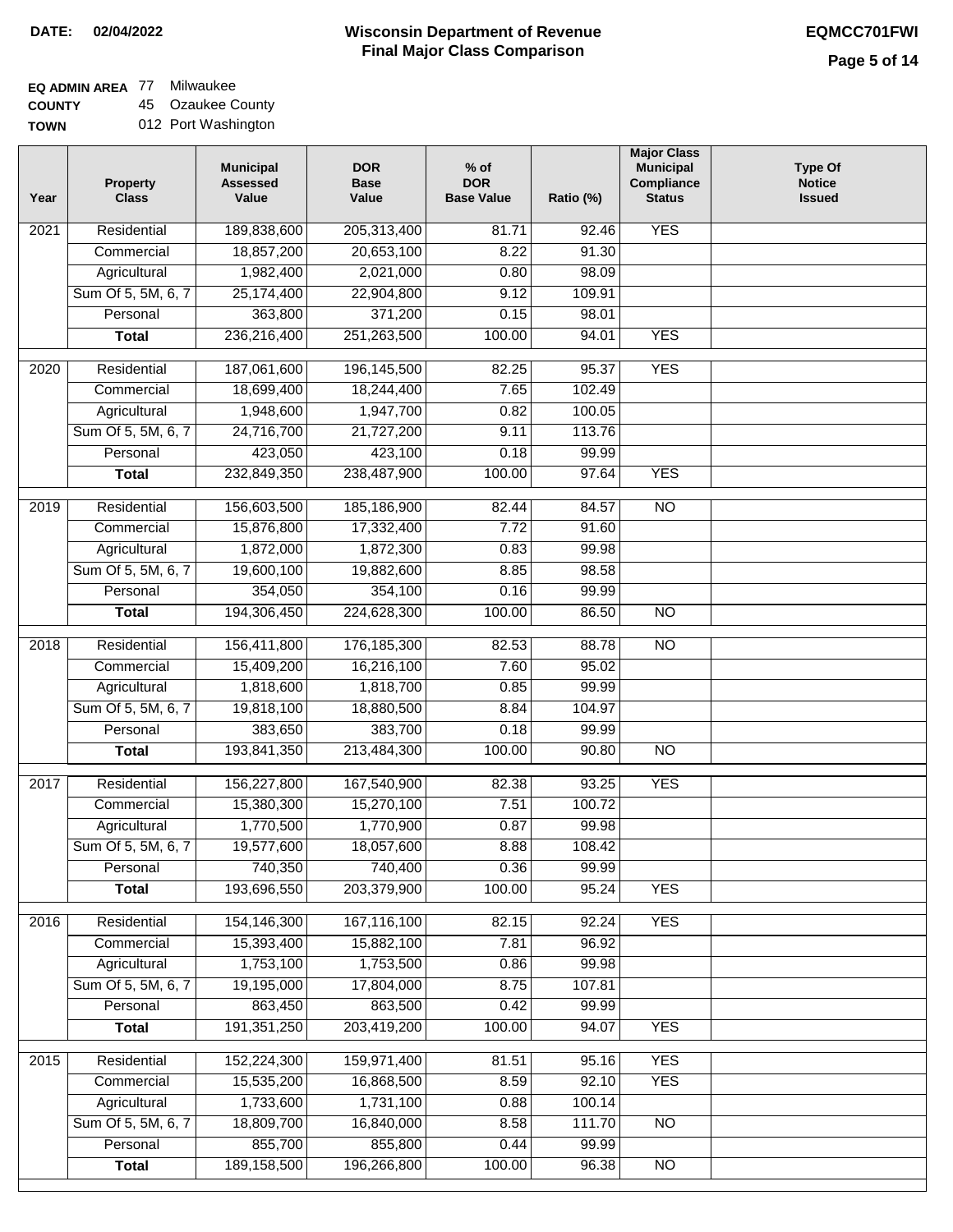### **EQ ADMIN AREA** 77 Milwaukee

| <b>COUNTY</b> |  | 45 Ozaukee County |
|---------------|--|-------------------|
|---------------|--|-------------------|

**TOWN** 014 Saukville

| Year              | <b>Property</b><br><b>Class</b> | <b>Municipal</b><br><b>Assessed</b><br>Value | <b>DOR</b><br><b>Base</b><br>Value | % of<br><b>DOR</b><br><b>Base Value</b> | Ratio (%) | <b>Major Class</b><br><b>Municipal</b><br>Compliance<br><b>Status</b> | <b>Type Of</b><br><b>Notice</b><br><b>Issued</b> |
|-------------------|---------------------------------|----------------------------------------------|------------------------------------|-----------------------------------------|-----------|-----------------------------------------------------------------------|--------------------------------------------------|
| 2021              | Residential                     | 180,432,100                                  | 220,922,400                        | 85.39                                   | 81.67     | <b>NO</b>                                                             |                                                  |
|                   | Commercial                      | 7,841,600                                    | 10,469,700                         | 4.05                                    | 74.90     |                                                                       |                                                  |
|                   | Agricultural                    | 1,621,700                                    | 1,929,500                          | 0.75                                    | 84.05     |                                                                       |                                                  |
|                   | Sum Of 5, 5M, 6, 7              | 20,140,600                                   | 25,189,600                         | 9.74                                    | 79.96     |                                                                       |                                                  |
|                   | Personal                        | 166,682                                      | 198,500                            | 0.08                                    | 83.97     |                                                                       |                                                  |
|                   | <b>Total</b>                    | 210,202,682                                  | 258,709,700                        | 100.00                                  | 81.25     | $\overline{NO}$                                                       | 1st Notice of Non-Compliance                     |
| $\overline{2020}$ | Residential                     | 178,343,700                                  | 212,071,700                        | 85.34                                   | 84.10     | $\overline{3}$                                                        |                                                  |
|                   | Commercial                      | 7,841,600                                    | 9,784,800                          | 3.94                                    | 80.14     |                                                                       |                                                  |
|                   | Agricultural                    | 1,818,500                                    | 1,855,000                          | 0.75                                    | 98.03     |                                                                       |                                                  |
|                   | Sum Of 5, 5M, 6, 7              | 20,217,800                                   | 24,287,400                         | 9.77                                    | 83.24     |                                                                       |                                                  |
|                   | Personal                        | 446,129                                      | 512,800                            | 0.21                                    | 87.00     |                                                                       |                                                  |
|                   | <b>Total</b>                    | 208,667,729                                  | 248,511,700                        | 100.00                                  | 83.97     | $\overline{NO}$                                                       |                                                  |
| 2019              | Residential                     | 177,707,100                                  | 203,223,500                        | 85.03                                   | 87.44     | $\overline{3}$                                                        |                                                  |
|                   | Commercial                      | 7,200,500                                    | 9,784,800                          | 4.09                                    | 73.59     |                                                                       |                                                  |
|                   | Agricultural                    | 1,721,900                                    | 1,782,900                          | 0.75                                    | 96.58     |                                                                       |                                                  |
|                   | Sum Of 5, 5M, 6, 7              | 20,223,100                                   | 23,701,600                         | 9.92                                    | 85.32     |                                                                       |                                                  |
|                   | Personal                        | 458,785                                      | 515,500                            | 0.22                                    | 89.00     |                                                                       |                                                  |
|                   | <b>Total</b>                    | 207, 311, 385                                | 239,008,300                        | 100.00                                  | 86.74     | $\overline{NO}$                                                       |                                                  |
| 2018              | Residential                     | 176,717,700                                  | 192,489,500                        | 84.87                                   | 91.81     | <b>YES</b>                                                            |                                                  |
|                   | Commercial                      | 6,984,400                                    | 9,175,000                          | 4.05                                    | 76.12     |                                                                       |                                                  |
|                   | Agricultural                    | 1,725,500                                    | 1,735,200                          | 0.77                                    | 99.44     |                                                                       |                                                  |
|                   | Sum Of 5, 5M, 6, 7              | 20,209,400                                   | 22,893,200                         | 10.09                                   | 88.28     | $\overline{3}$                                                        |                                                  |
|                   | Personal                        | 508,361                                      | 518,800                            | 0.23                                    | 97.99     |                                                                       |                                                  |
|                   | <b>Total</b>                    | 206, 145, 361                                | 226,811,700                        | 100.00                                  | 90.89     | <b>NO</b>                                                             |                                                  |
| $\overline{20}17$ | Residential                     | 175,623,100                                  | 185,740,300                        | 84.32                                   | 94.55     | <b>YES</b>                                                            |                                                  |
|                   | Commercial                      | 8,088,900                                    | 8,907,800                          | 4.04                                    | 90.81     |                                                                       |                                                  |
|                   | Agricultural                    | 1,730,800                                    | 1,698,600                          | 0.77                                    | 101.90    |                                                                       |                                                  |
|                   | Sum Of 5, 5M, 6, 7              | 20,221,800                                   | 22,351,200                         | 10.15                                   | 90.47     | <b>YES</b>                                                            |                                                  |
|                   | Personal                        | 1,549,886                                    | 1,581,400                          | 0.72                                    | 98.01     |                                                                       |                                                  |
|                   | <b>Total</b>                    | 207,214,486                                  | 220,279,300                        | 100.00                                  | 94.07     | <b>YES</b>                                                            |                                                  |
| 2016              | Residential                     | 174,399,400                                  | 180,668,200                        | 84.47                                   | 96.53     | <b>YES</b>                                                            |                                                  |
|                   | Commercial                      | 8,088,900                                    | 8,907,800                          | 4.16                                    | 90.81     |                                                                       |                                                  |
|                   | Agricultural                    | 1,729,800                                    | 1,671,800                          | 0.78                                    | 103.47    |                                                                       |                                                  |
|                   | Sum Of 5, 5M, 6, 7              | 19,990,000                                   | 21,441,900                         | 10.02                                   | 93.23     | <b>YES</b>                                                            |                                                  |
|                   | Personal                        | 1,179,486                                    | 1,203,600                          | 0.56                                    | 98.00     |                                                                       |                                                  |
|                   | <b>Total</b>                    | 205, 387, 586                                | 213,893,300                        | 100.00                                  | 96.02     | <b>YES</b>                                                            |                                                  |
| 2015              | Residential                     | 173,067,000                                  | 175,795,400                        | 84.43                                   | 98.45     | <b>YES</b>                                                            |                                                  |
|                   | Commercial                      | 8,087,200                                    | 9,234,100                          | 4.43                                    | 87.58     |                                                                       |                                                  |
|                   | Agricultural                    | 1,732,400                                    | 1,653,400                          | 0.79                                    | 104.78    |                                                                       |                                                  |
|                   | Sum Of 5, 5M, 6, 7              | 19,965,700                                   | 20,186,400                         | 9.69                                    | 98.91     | <b>YES</b>                                                            |                                                  |
|                   | Personal                        | 1,355,236                                    | 1,355,200                          | 0.65                                    | 100.00    |                                                                       |                                                  |
|                   | <b>Total</b>                    | 204, 207, 536                                | 208,224,500                        | 100.00                                  | 98.07     | <b>YES</b>                                                            |                                                  |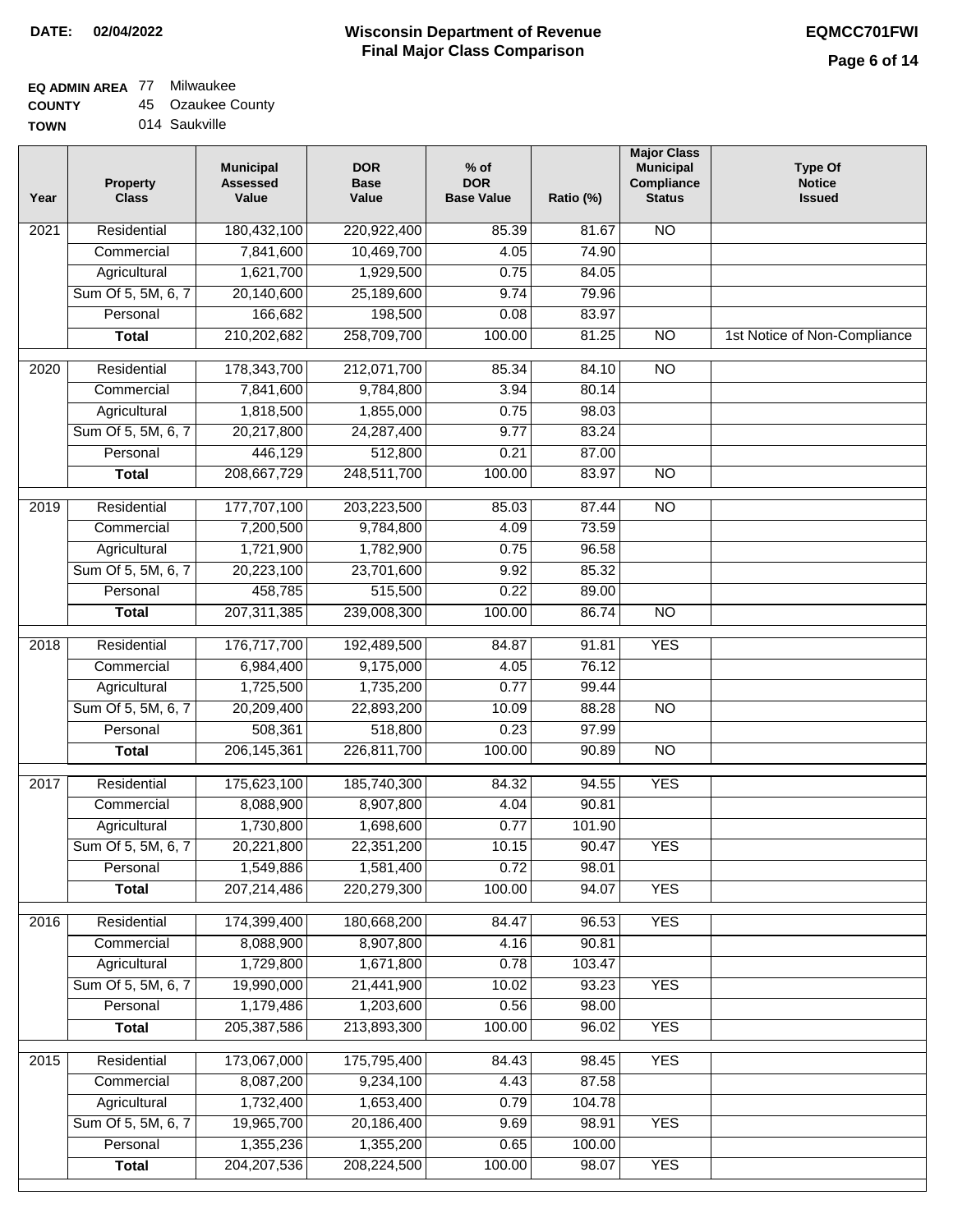# **EQ ADMIN AREA** 77 Milwaukee

| <b>COUNTY</b> |  | 45 Ozaukee County |
|---------------|--|-------------------|
|---------------|--|-------------------|

**VILLAGE** 106 Belgium

| Year              | <b>Property</b><br><b>Class</b> | <b>Municipal</b><br><b>Assessed</b><br>Value | <b>DOR</b><br><b>Base</b><br>Value | $%$ of<br><b>DOR</b><br><b>Base Value</b> | Ratio (%) | <b>Major Class</b><br><b>Municipal</b><br>Compliance<br><b>Status</b> | <b>Type Of</b><br><b>Notice</b><br><b>Issued</b> |
|-------------------|---------------------------------|----------------------------------------------|------------------------------------|-------------------------------------------|-----------|-----------------------------------------------------------------------|--------------------------------------------------|
| 2021              | Residential                     | 160,112,400                                  | 186,336,800                        | 83.06                                     | 85.93     | N <sub>O</sub>                                                        |                                                  |
|                   | Commercial                      | 30,578,400                                   | 35,910,300                         | 16.01                                     | 85.15     | $\overline{NO}$                                                       |                                                  |
|                   | Agricultural                    | 112,800                                      | 125,200                            | 0.06                                      | 90.10     |                                                                       |                                                  |
|                   | Sum Of 5, 5M, 6, 7              | 931,100                                      | 1,135,700                          | 0.51                                      | 81.98     |                                                                       |                                                  |
|                   | Personal                        | 742,197                                      | 843,500                            | 0.38                                      | 87.99     |                                                                       |                                                  |
|                   | <b>Total</b>                    | 192,476,897                                  | 224,351,500                        | 100.00                                    | 85.79     | $\overline{NO}$                                                       |                                                  |
| 2020              | Residential                     | 158,463,900                                  | 177,320,600                        | 83.31                                     | 89.37     | $\overline{NO}$                                                       |                                                  |
|                   | Commercial                      | 30,605,400                                   | 33,412,200                         | 15.70                                     | 91.60     | <b>YES</b>                                                            |                                                  |
|                   | Agricultural                    | 119,000                                      | 118,500                            | 0.06                                      | 100.42    |                                                                       |                                                  |
|                   | Sum Of 5, 5M, 6, 7              | 931,100                                      | 1,135,700                          | 0.53                                      | 81.98     |                                                                       |                                                  |
|                   | Personal                        | 805,291                                      | 847,600                            | 0.40                                      | 95.01     |                                                                       |                                                  |
|                   | <b>Total</b>                    | 190,924,691                                  | 212,834,600                        | 100.00                                    | 89.71     | <b>NO</b>                                                             |                                                  |
|                   |                                 |                                              |                                    |                                           |           |                                                                       |                                                  |
| 2019              | Residential                     | 156, 131, 800                                | 164,970,400                        | 83.16                                     | 94.64     | <b>YES</b>                                                            |                                                  |
|                   | Commercial                      | 30,468,700                                   | 31,305,300                         | 15.78                                     | 97.33     | <b>YES</b>                                                            |                                                  |
|                   | Agricultural                    | 110,500                                      | 114,000                            | 0.06                                      | 96.93     |                                                                       |                                                  |
|                   | Sum Of 5, 5M, 6, 7              | 931,100                                      | 1,135,700                          | 0.57                                      | 81.98     |                                                                       |                                                  |
|                   | Personal                        | 843,787                                      | 843,800                            | 0.43                                      | 100.00    |                                                                       |                                                  |
|                   | <b>Total</b>                    | 188,485,887                                  | 198,369,200                        | 100.00                                    | 95.02     | <b>YES</b>                                                            |                                                  |
| $\overline{2018}$ | Residential                     | 153,465,200                                  | 157,577,000                        | 83.34                                     | 97.39     | <b>YES</b>                                                            |                                                  |
|                   | Commercial                      | 29,696,100                                   | 29,378,200                         | 15.54                                     | 101.08    | <b>YES</b>                                                            |                                                  |
|                   | Agricultural                    | 111,100                                      | 111,100                            | 0.06                                      | 100.00    |                                                                       |                                                  |
|                   | Sum Of 5, 5M, 6, 7              | 916,400                                      | 1,127,900                          | 0.60                                      | 81.25     |                                                                       |                                                  |
|                   | Personal                        | 887,592                                      | 887,600                            | 0.47                                      | 100.00    |                                                                       |                                                  |
|                   | <b>Total</b>                    | 185,076,392                                  | 189,081,800                        | 100.00                                    | 97.88     | <b>YES</b>                                                            |                                                  |
| 2017              | Residential                     | 139,094,300                                  | 141,839,900                        | 82.07                                     | 98.06     | <b>YES</b>                                                            |                                                  |
|                   | Commercial                      | 28,836,400                                   | 27,756,800                         | 16.06                                     | 103.89    | <b>YES</b>                                                            |                                                  |
|                   | Agricultural                    | 106,600                                      | 106,400                            | 0.06                                      | 100.19    |                                                                       |                                                  |
|                   | Sum Of 5, 5M, 6, 7              | 982,600                                      | 1,258,900                          | 0.73                                      | 78.05     |                                                                       |                                                  |
|                   | Personal                        | 1,867,644                                    | 1,867,600                          | 1.08                                      | 100.00    |                                                                       |                                                  |
|                   | <b>Total</b>                    | 170,887,544                                  | 172,829,600                        | 100.00                                    | 98.88     | <b>YES</b>                                                            |                                                  |
| 2016              | Residential                     | 134,302,900                                  | 136,364,800                        | 81.91                                     | 98.49     | <b>YES</b>                                                            |                                                  |
|                   | Commercial                      | 26,547,700                                   | 27,326,400                         | 16.42                                     | 97.15     | <b>YES</b>                                                            |                                                  |
|                   | Agricultural                    | 102,700                                      | 103,900                            | 0.06                                      | 98.85     |                                                                       |                                                  |
|                   | Sum Of 5, 5M, 6, 7              | 995,600                                      | 778,600                            | 0.47                                      | 127.87    |                                                                       |                                                  |
|                   | Personal                        | 1,898,065                                    | 1,898,100                          | 1.14                                      | 100.00    |                                                                       |                                                  |
|                   | <b>Total</b>                    | 163,846,965                                  | 166,471,800                        | 100.00                                    | 98.42     | <b>YES</b>                                                            |                                                  |
|                   |                                 |                                              |                                    |                                           |           |                                                                       |                                                  |
| 2015              | Residential                     | 132,762,300                                  | 135,033,000                        | 81.81                                     | 98.32     | <b>YES</b>                                                            |                                                  |
|                   | Commercial                      | 26,529,900                                   | 26,922,100                         | 16.31                                     | 98.54     | <b>YES</b>                                                            |                                                  |
|                   | Agricultural                    | 101,700                                      | 101,900                            | 0.06                                      | 99.80     |                                                                       |                                                  |
|                   | Sum Of 5, 5M, 6, 7              | 1,048,700                                    | 630,800                            | 0.38                                      | 166.25    |                                                                       |                                                  |
|                   | Personal                        | 2,373,600                                    | 2,373,600                          | 1.44                                      | 100.00    |                                                                       |                                                  |
|                   | <b>Total</b>                    | 162,816,200                                  | 165,061,400                        | 100.00                                    | 98.64     | <b>YES</b>                                                            |                                                  |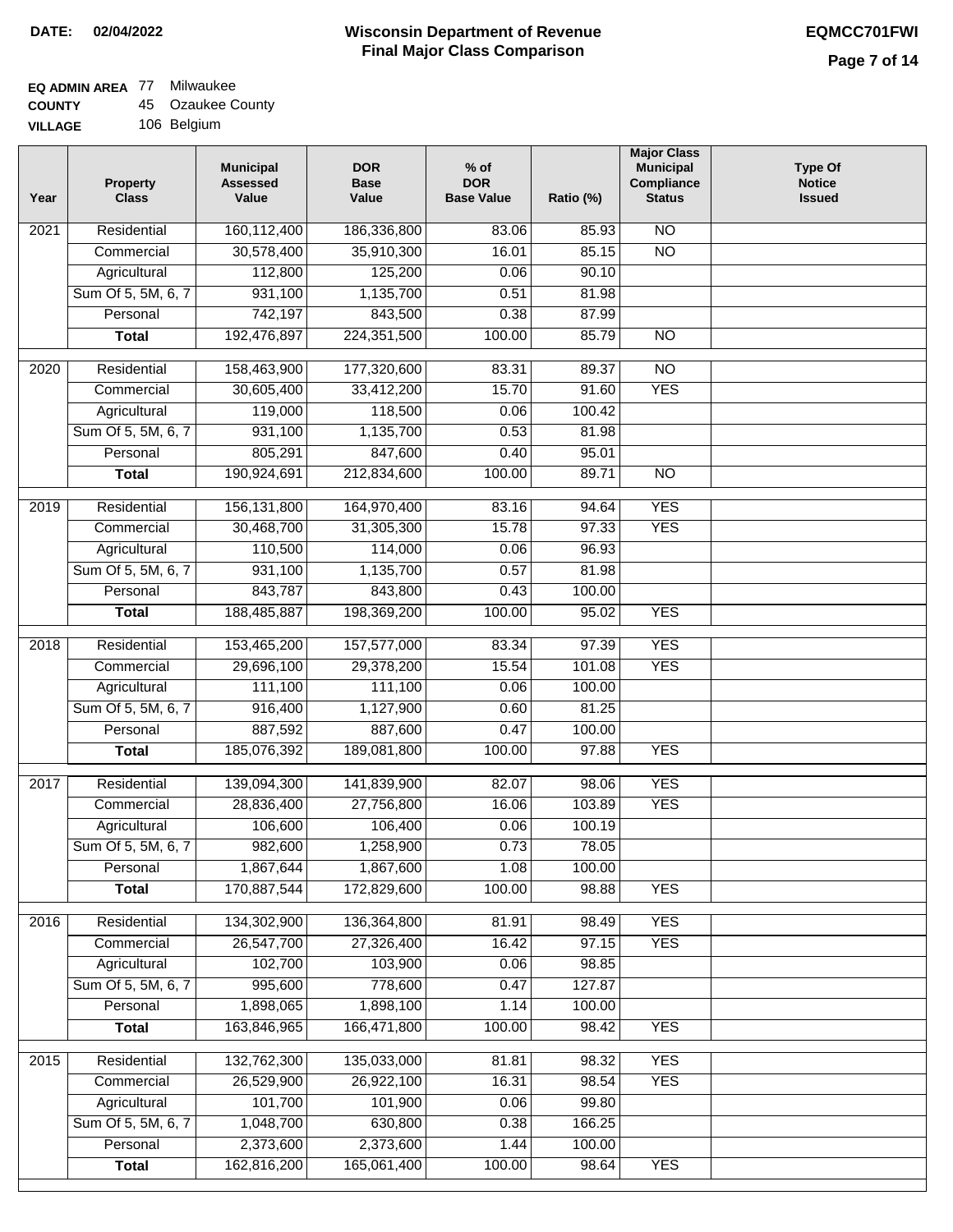## **EQ ADMIN AREA** 77 Milwaukee

**COUNTY** 45 Ozaukee County

**VILLAGE** 126 Fredonia

| Year              | <b>Property</b><br><b>Class</b> | <b>Municipal</b><br><b>Assessed</b><br>Value | <b>DOR</b><br><b>Base</b><br>Value | % of<br><b>DOR</b><br><b>Base Value</b> | Ratio (%) | <b>Major Class</b><br><b>Municipal</b><br>Compliance<br><b>Status</b> | <b>Type Of</b><br><b>Notice</b><br><b>Issued</b> |
|-------------------|---------------------------------|----------------------------------------------|------------------------------------|-----------------------------------------|-----------|-----------------------------------------------------------------------|--------------------------------------------------|
| $\overline{202}1$ | Residential                     | 137,283,600                                  | 158,402,000                        | 82.23                                   | 86.67     | <b>NO</b>                                                             |                                                  |
|                   | Commercial                      | 28,828,300                                   | 32,959,300                         | 17.11                                   | 87.47     | $\overline{NO}$                                                       |                                                  |
|                   | Agricultural                    | 94,000                                       | 103,200                            | 0.05                                    | 91.09     |                                                                       |                                                  |
|                   | Sum Of 5, 5M, 6, 7              | 293,400                                      | 361,400                            | 0.19                                    | 81.18     |                                                                       |                                                  |
|                   | Personal                        | 732,077                                      | 804,500                            | 0.42                                    | 91.00     |                                                                       |                                                  |
|                   | <b>Total</b>                    | 167,231,377                                  | 192,630,400                        | 100.00                                  | 86.81     | $\overline{NO}$                                                       |                                                  |
| $\overline{2020}$ | Residential                     | 137,033,600                                  | 150,597,500                        | 82.52                                   | 90.99     | <b>YES</b>                                                            |                                                  |
|                   | Commercial                      | 28,518,900                                   | 30,481,000                         | 16.70                                   | 93.56     | <b>YES</b>                                                            |                                                  |
|                   | Agricultural                    | 109,600                                      | 99,400                             | 0.05                                    | 110.26    |                                                                       |                                                  |
|                   | Sum Of 5, 5M, 6, 7              | 293,400                                      | 361,400                            | 0.20                                    | 81.18     |                                                                       |                                                  |
|                   | Personal                        | 922,071                                      | 960,500                            | 0.53                                    | 96.00     |                                                                       |                                                  |
|                   | <b>Total</b>                    | 166,877,571                                  | 182,499,800                        | 100.00                                  | 91.44     | <b>YES</b>                                                            |                                                  |
| 2019              | Residential                     | 136,719,100                                  | 143,061,000                        | 83.30                                   | 95.57     | <b>YES</b>                                                            |                                                  |
|                   | Commercial                      | 27,565,200                                   | 27,558,900                         | 16.05                                   | 100.02    | <b>YES</b>                                                            |                                                  |
|                   | Agricultural                    | 82,800                                       | 95,900                             | 0.06                                    | 86.34     |                                                                       |                                                  |
|                   | Sum Of 5, 5M, 6, 7              | 293,400                                      | 361,400                            | 0.21                                    | 81.18     |                                                                       |                                                  |
|                   | Personal                        | 668,414                                      | 668,400                            | 0.39                                    | 100.00    |                                                                       |                                                  |
|                   | <b>Total</b>                    | 165,328,914                                  | 171,745,600                        | 100.00                                  | 96.26     | <b>YES</b>                                                            |                                                  |
| 2018              | Residential                     | 135,850,100                                  | 135,425,800                        | 83.67                                   | 100.31    | <b>YES</b>                                                            |                                                  |
|                   | Commercial                      | 26,366,100                                   | 25,377,300                         | 15.68                                   | 103.90    | <b>YES</b>                                                            |                                                  |
|                   | Agricultural                    | 82,800                                       | 93,300                             | 0.06                                    | 88.75     |                                                                       |                                                  |
|                   | Sum Of 5, 5M, 6, 7              | 293,400                                      | 361,400                            | 0.22                                    | 81.18     |                                                                       |                                                  |
|                   | Personal                        | 659,450                                      | 599,500                            | 0.37                                    | 110.00    |                                                                       |                                                  |
|                   | <b>Total</b>                    | 163,251,850                                  | 161,857,300                        | 100.00                                  | 100.86    | <b>YES</b>                                                            |                                                  |
| $\overline{2017}$ | Residential                     |                                              | 126,545,700                        |                                         | 106.24    | <b>YES</b>                                                            |                                                  |
|                   | Commercial                      | 134,445,800<br>25,915,800                    | 24,282,100                         | 82.87<br>15.90                          | 106.73    | <b>YES</b>                                                            |                                                  |
|                   | Agricultural                    | 81,600                                       | 89,900                             | 0.06                                    | 90.77     |                                                                       |                                                  |
|                   | Sum Of 5, 5M, 6, 7              | 293,400                                      | 361,400                            | 0.24                                    | 81.18     |                                                                       |                                                  |
|                   | Personal                        | 1,572,569                                    | 1,429,600                          | 0.94                                    | 110.00    |                                                                       |                                                  |
|                   | <b>Total</b>                    | 162,309,169                                  | 152,708,700                        | 100.00                                  | 106.29    | <b>YES</b>                                                            |                                                  |
|                   |                                 |                                              |                                    |                                         |           |                                                                       |                                                  |
| 2016              | Residential                     | 132,489,700                                  | 122,228,500                        | 82.32                                   | 108.40    | <b>YES</b>                                                            |                                                  |
|                   | Commercial                      | 25,281,000                                   | 24,694,600                         | 16.63                                   | 102.37    | <b>YES</b>                                                            |                                                  |
|                   | Agricultural                    | 82,700                                       | 88,400                             | 0.06                                    | 93.55     |                                                                       |                                                  |
|                   | Sum Of 5, 5M, 6, 7              | 293,400                                      | 361,400                            | 0.24                                    | 81.18     |                                                                       |                                                  |
|                   | Personal                        | 1,209,471                                    | 1,099,600                          | 0.74                                    | 109.99    |                                                                       |                                                  |
|                   | <b>Total</b>                    | 159,356,271                                  | 148,472,500                        | 100.00                                  | 107.33    | <b>YES</b>                                                            |                                                  |
| 2015              | Residential                     | 131,949,600                                  | 118,192,300                        | 82.11                                   | 111.64    | <b>NO</b>                                                             |                                                  |
|                   | Commercial                      | 24,743,700                                   | 24,425,300                         | 16.97                                   | 101.30    | <b>YES</b>                                                            |                                                  |
|                   | Agricultural                    | 82,700                                       | 87,300                             | 0.06                                    | 94.73     |                                                                       |                                                  |
|                   | Sum Of 5, 5M, 6, 7              | 293,400                                      | 361,400                            | 0.25                                    | 81.18     |                                                                       |                                                  |
|                   | Personal                        | 989,588                                      | 875,800                            | 0.61                                    | 112.99    |                                                                       |                                                  |
|                   | <b>Total</b>                    | 158,058,988                                  | 143,942,100                        | 100.00                                  | 109.81    | N <sub>O</sub>                                                        | <b>Non-Compliance Notice</b>                     |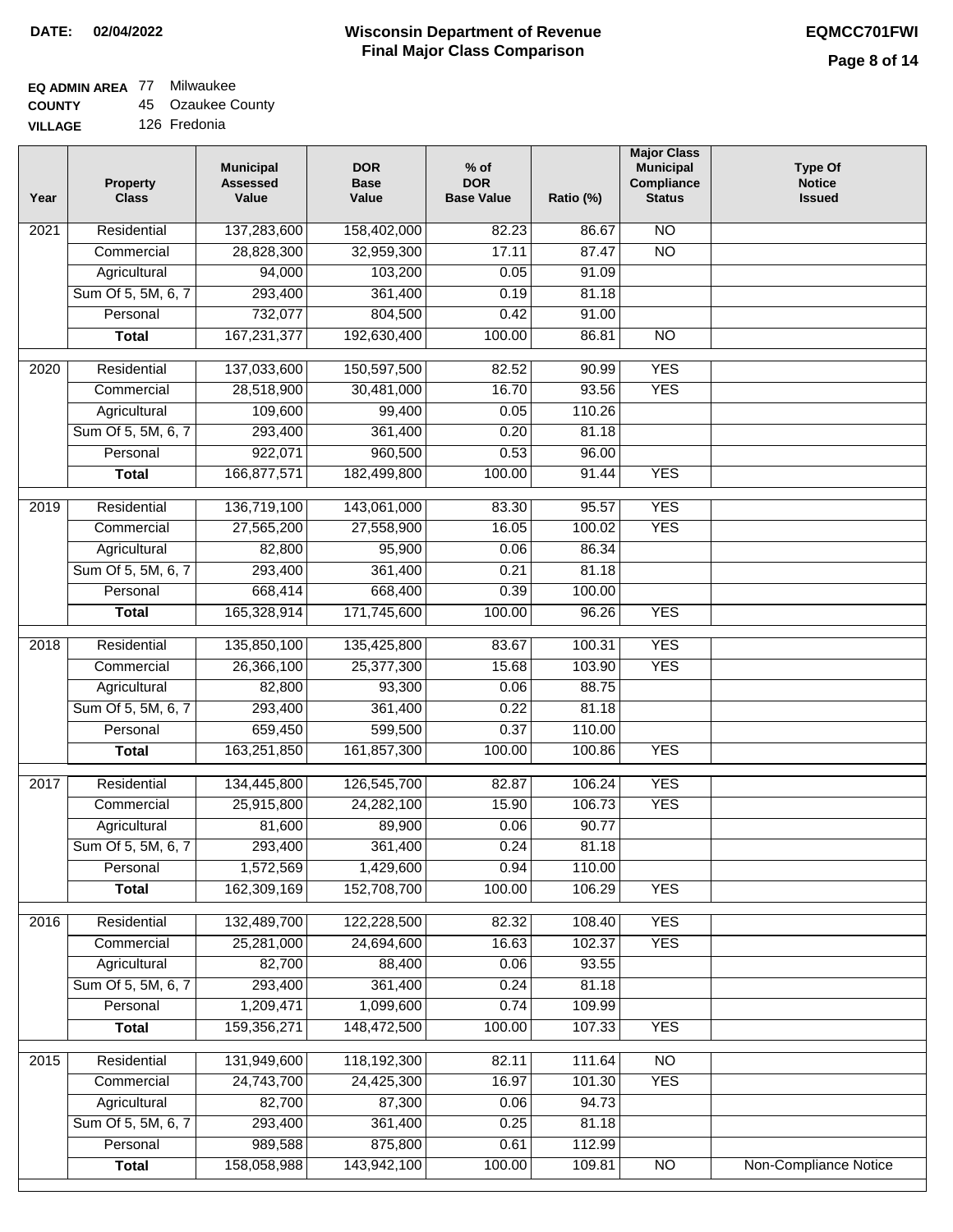### **EQ ADMIN AREA** 77 Milwaukee

**COUNTY** 45 Ozaukee County

**VILLAGE** 131 Grafton

| <b>YES</b><br>Residential<br>$\overline{202}1$<br>1,048,879,700<br>1,079,024,700<br>70.91<br>97.21<br>415,622,400<br>421,328,000<br>27.69<br>98.65<br><b>YES</b><br>Commercial<br>Agricultural<br>28,900<br>29,300<br>0.00<br>98.63<br>Sum Of 5, 5M, 6, 7<br>441,100<br>188,400<br>0.03<br>42.71<br>20,402,900<br>20,819,300<br>1.37<br>Personal<br>98.00<br>1,485,122,300<br>1,521,642,400<br>97.60<br><b>Total</b><br>100.00<br><b>YES</b><br><b>YES</b><br>$\overline{2020}$<br>Residential<br>1,015,941,800<br>1,019,273,400<br>69.14<br>99.67<br>95.62<br><b>YES</b><br>414,943,500<br>433,940,200<br>29.44<br>Commercial<br>46,700<br>0.00<br>46,400<br>99.36<br>Agricultural<br>Sum Of 5, 5M, 6, 7<br>190,700<br>459,200<br>0.03<br>41.53<br>20,507,800<br>20,507,800<br>Personal<br>1.39<br>100.00<br><b>YES</b><br>1,451,630,200<br>1,474,227,300<br>100.00<br><b>Total</b><br>98.47<br>2019<br>Residential<br>798,439,700<br>984,062,700<br>69.32<br>81.14<br>$\overline{10}$<br>$\overline{NO}$<br>343,574,600<br>412,828,700<br>29.08<br>83.22<br>Commercial<br>36,900<br>43,800<br>0.00<br>84.25<br>Agricultural<br>Sum Of 5, 5M, 6, 7<br>1,210,100<br>1,415,000<br>0.10<br>85.52<br>Personal<br>17,884,100<br>21,290,600<br>1.50<br>84.00<br>1,419,640,800<br>100.00<br>81.79<br>$\overline{NO}$<br><b>Total</b><br>1,161,145,400<br>Residential<br>792,883,500<br>931,073,600<br>69.29<br>$\overline{NO}$<br>2018<br>85.16<br><b>NO</b><br>Commercial<br>336,209,500<br>388,602,800<br>28.92<br>86.52<br>38,700<br>45,500<br>85.05<br>Agricultural<br>0.00<br>1,195,000<br>Sum Of 5, 5M, 6, 7<br>1,389,500<br>86.00<br>0.10<br>Personal<br>19,247,000<br>22,643,500<br>1.69<br>85.00<br>1,149,573,700<br>1,343,754,900<br>100.00<br><b>NO</b><br><b>Total</b><br>85.55<br>$\overline{2017}$<br>Residential<br>787,073,900<br>863,942,600<br>91.10<br><b>YES</b><br>69.14<br><b>YES</b><br>Commercial<br>320,296,700<br>355,747,500<br>28.47<br>90.03<br>89.91<br>40,100<br>44,600<br>0.00<br>Agricultural<br>1,223,100<br>Sum Of 5, 5M, 6, 7<br>1,411,500<br>0.11<br>86.65<br>2.28<br>Personal<br>25,600,300<br>28,444,800<br>90.00<br>1,134,234,100<br>1,249,591,000<br>100.00<br>90.77<br><b>YES</b><br><b>Total</b><br><b>YES</b><br>Residential<br>785,430,700<br>844,739,900<br>70.70<br>2016<br>92.98<br>304,314,100<br>319,777,300<br>26.76<br>95.16<br><b>YES</b><br>Commercial<br>Agricultural<br>43,600<br>43,700<br>0.00<br>99.77<br>Sum Of 5, 5M, 6, 7<br>1,411,500<br>0.12<br>1,223,100<br>86.65<br>Personal<br>27,145,700<br>28,878,400<br>2.42<br>94.00<br>1,118,157,200<br>1,194,850,800<br>100.00<br>93.58<br><b>YES</b><br><b>Total</b><br><b>YES</b><br>Residential<br>779,181,100<br>805,741,400<br>71.32<br>96.70<br>2015<br>26.63<br>298,288,100<br>300,893,600<br>99.13<br><b>YES</b><br>Commercial<br>41,700<br>43,200<br>0.00<br>96.53<br>Agricultural<br>Sum Of 5, 5M, 6, 7<br>1,438,300<br>85.04<br>1,223,100<br>0.13<br>21,713,900<br>Personal<br>20,845,300<br>1.92<br>96.00<br>1,099,579,300<br>1,129,830,400<br>100.00<br><b>YES</b><br><b>Total</b><br>97.32 | Year | <b>Property</b><br><b>Class</b> | <b>Municipal</b><br><b>Assessed</b><br>Value | <b>DOR</b><br><b>Base</b><br>Value | $%$ of<br><b>DOR</b><br><b>Base Value</b> | Ratio (%) | <b>Major Class</b><br><b>Municipal</b><br>Compliance<br><b>Status</b> | <b>Type Of</b><br><b>Notice</b><br><b>Issued</b> |
|-------------------------------------------------------------------------------------------------------------------------------------------------------------------------------------------------------------------------------------------------------------------------------------------------------------------------------------------------------------------------------------------------------------------------------------------------------------------------------------------------------------------------------------------------------------------------------------------------------------------------------------------------------------------------------------------------------------------------------------------------------------------------------------------------------------------------------------------------------------------------------------------------------------------------------------------------------------------------------------------------------------------------------------------------------------------------------------------------------------------------------------------------------------------------------------------------------------------------------------------------------------------------------------------------------------------------------------------------------------------------------------------------------------------------------------------------------------------------------------------------------------------------------------------------------------------------------------------------------------------------------------------------------------------------------------------------------------------------------------------------------------------------------------------------------------------------------------------------------------------------------------------------------------------------------------------------------------------------------------------------------------------------------------------------------------------------------------------------------------------------------------------------------------------------------------------------------------------------------------------------------------------------------------------------------------------------------------------------------------------------------------------------------------------------------------------------------------------------------------------------------------------------------------------------------------------------------------------------------------------------------------------------------------------------------------------------------------------------------------------------------------------------------------------------------------------------------------------------------------------------------------------------------------------------------------------------------------------------------------------------------------------------------------------------------------------------------------------------------------|------|---------------------------------|----------------------------------------------|------------------------------------|-------------------------------------------|-----------|-----------------------------------------------------------------------|--------------------------------------------------|
|                                                                                                                                                                                                                                                                                                                                                                                                                                                                                                                                                                                                                                                                                                                                                                                                                                                                                                                                                                                                                                                                                                                                                                                                                                                                                                                                                                                                                                                                                                                                                                                                                                                                                                                                                                                                                                                                                                                                                                                                                                                                                                                                                                                                                                                                                                                                                                                                                                                                                                                                                                                                                                                                                                                                                                                                                                                                                                                                                                                                                                                                                                             |      |                                 |                                              |                                    |                                           |           |                                                                       |                                                  |
|                                                                                                                                                                                                                                                                                                                                                                                                                                                                                                                                                                                                                                                                                                                                                                                                                                                                                                                                                                                                                                                                                                                                                                                                                                                                                                                                                                                                                                                                                                                                                                                                                                                                                                                                                                                                                                                                                                                                                                                                                                                                                                                                                                                                                                                                                                                                                                                                                                                                                                                                                                                                                                                                                                                                                                                                                                                                                                                                                                                                                                                                                                             |      |                                 |                                              |                                    |                                           |           |                                                                       |                                                  |
|                                                                                                                                                                                                                                                                                                                                                                                                                                                                                                                                                                                                                                                                                                                                                                                                                                                                                                                                                                                                                                                                                                                                                                                                                                                                                                                                                                                                                                                                                                                                                                                                                                                                                                                                                                                                                                                                                                                                                                                                                                                                                                                                                                                                                                                                                                                                                                                                                                                                                                                                                                                                                                                                                                                                                                                                                                                                                                                                                                                                                                                                                                             |      |                                 |                                              |                                    |                                           |           |                                                                       |                                                  |
|                                                                                                                                                                                                                                                                                                                                                                                                                                                                                                                                                                                                                                                                                                                                                                                                                                                                                                                                                                                                                                                                                                                                                                                                                                                                                                                                                                                                                                                                                                                                                                                                                                                                                                                                                                                                                                                                                                                                                                                                                                                                                                                                                                                                                                                                                                                                                                                                                                                                                                                                                                                                                                                                                                                                                                                                                                                                                                                                                                                                                                                                                                             |      |                                 |                                              |                                    |                                           |           |                                                                       |                                                  |
|                                                                                                                                                                                                                                                                                                                                                                                                                                                                                                                                                                                                                                                                                                                                                                                                                                                                                                                                                                                                                                                                                                                                                                                                                                                                                                                                                                                                                                                                                                                                                                                                                                                                                                                                                                                                                                                                                                                                                                                                                                                                                                                                                                                                                                                                                                                                                                                                                                                                                                                                                                                                                                                                                                                                                                                                                                                                                                                                                                                                                                                                                                             |      |                                 |                                              |                                    |                                           |           |                                                                       |                                                  |
|                                                                                                                                                                                                                                                                                                                                                                                                                                                                                                                                                                                                                                                                                                                                                                                                                                                                                                                                                                                                                                                                                                                                                                                                                                                                                                                                                                                                                                                                                                                                                                                                                                                                                                                                                                                                                                                                                                                                                                                                                                                                                                                                                                                                                                                                                                                                                                                                                                                                                                                                                                                                                                                                                                                                                                                                                                                                                                                                                                                                                                                                                                             |      |                                 |                                              |                                    |                                           |           |                                                                       |                                                  |
|                                                                                                                                                                                                                                                                                                                                                                                                                                                                                                                                                                                                                                                                                                                                                                                                                                                                                                                                                                                                                                                                                                                                                                                                                                                                                                                                                                                                                                                                                                                                                                                                                                                                                                                                                                                                                                                                                                                                                                                                                                                                                                                                                                                                                                                                                                                                                                                                                                                                                                                                                                                                                                                                                                                                                                                                                                                                                                                                                                                                                                                                                                             |      |                                 |                                              |                                    |                                           |           |                                                                       |                                                  |
|                                                                                                                                                                                                                                                                                                                                                                                                                                                                                                                                                                                                                                                                                                                                                                                                                                                                                                                                                                                                                                                                                                                                                                                                                                                                                                                                                                                                                                                                                                                                                                                                                                                                                                                                                                                                                                                                                                                                                                                                                                                                                                                                                                                                                                                                                                                                                                                                                                                                                                                                                                                                                                                                                                                                                                                                                                                                                                                                                                                                                                                                                                             |      |                                 |                                              |                                    |                                           |           |                                                                       |                                                  |
|                                                                                                                                                                                                                                                                                                                                                                                                                                                                                                                                                                                                                                                                                                                                                                                                                                                                                                                                                                                                                                                                                                                                                                                                                                                                                                                                                                                                                                                                                                                                                                                                                                                                                                                                                                                                                                                                                                                                                                                                                                                                                                                                                                                                                                                                                                                                                                                                                                                                                                                                                                                                                                                                                                                                                                                                                                                                                                                                                                                                                                                                                                             |      |                                 |                                              |                                    |                                           |           |                                                                       |                                                  |
|                                                                                                                                                                                                                                                                                                                                                                                                                                                                                                                                                                                                                                                                                                                                                                                                                                                                                                                                                                                                                                                                                                                                                                                                                                                                                                                                                                                                                                                                                                                                                                                                                                                                                                                                                                                                                                                                                                                                                                                                                                                                                                                                                                                                                                                                                                                                                                                                                                                                                                                                                                                                                                                                                                                                                                                                                                                                                                                                                                                                                                                                                                             |      |                                 |                                              |                                    |                                           |           |                                                                       |                                                  |
|                                                                                                                                                                                                                                                                                                                                                                                                                                                                                                                                                                                                                                                                                                                                                                                                                                                                                                                                                                                                                                                                                                                                                                                                                                                                                                                                                                                                                                                                                                                                                                                                                                                                                                                                                                                                                                                                                                                                                                                                                                                                                                                                                                                                                                                                                                                                                                                                                                                                                                                                                                                                                                                                                                                                                                                                                                                                                                                                                                                                                                                                                                             |      |                                 |                                              |                                    |                                           |           |                                                                       |                                                  |
|                                                                                                                                                                                                                                                                                                                                                                                                                                                                                                                                                                                                                                                                                                                                                                                                                                                                                                                                                                                                                                                                                                                                                                                                                                                                                                                                                                                                                                                                                                                                                                                                                                                                                                                                                                                                                                                                                                                                                                                                                                                                                                                                                                                                                                                                                                                                                                                                                                                                                                                                                                                                                                                                                                                                                                                                                                                                                                                                                                                                                                                                                                             |      |                                 |                                              |                                    |                                           |           |                                                                       |                                                  |
|                                                                                                                                                                                                                                                                                                                                                                                                                                                                                                                                                                                                                                                                                                                                                                                                                                                                                                                                                                                                                                                                                                                                                                                                                                                                                                                                                                                                                                                                                                                                                                                                                                                                                                                                                                                                                                                                                                                                                                                                                                                                                                                                                                                                                                                                                                                                                                                                                                                                                                                                                                                                                                                                                                                                                                                                                                                                                                                                                                                                                                                                                                             |      |                                 |                                              |                                    |                                           |           |                                                                       |                                                  |
|                                                                                                                                                                                                                                                                                                                                                                                                                                                                                                                                                                                                                                                                                                                                                                                                                                                                                                                                                                                                                                                                                                                                                                                                                                                                                                                                                                                                                                                                                                                                                                                                                                                                                                                                                                                                                                                                                                                                                                                                                                                                                                                                                                                                                                                                                                                                                                                                                                                                                                                                                                                                                                                                                                                                                                                                                                                                                                                                                                                                                                                                                                             |      |                                 |                                              |                                    |                                           |           |                                                                       |                                                  |
|                                                                                                                                                                                                                                                                                                                                                                                                                                                                                                                                                                                                                                                                                                                                                                                                                                                                                                                                                                                                                                                                                                                                                                                                                                                                                                                                                                                                                                                                                                                                                                                                                                                                                                                                                                                                                                                                                                                                                                                                                                                                                                                                                                                                                                                                                                                                                                                                                                                                                                                                                                                                                                                                                                                                                                                                                                                                                                                                                                                                                                                                                                             |      |                                 |                                              |                                    |                                           |           |                                                                       |                                                  |
|                                                                                                                                                                                                                                                                                                                                                                                                                                                                                                                                                                                                                                                                                                                                                                                                                                                                                                                                                                                                                                                                                                                                                                                                                                                                                                                                                                                                                                                                                                                                                                                                                                                                                                                                                                                                                                                                                                                                                                                                                                                                                                                                                                                                                                                                                                                                                                                                                                                                                                                                                                                                                                                                                                                                                                                                                                                                                                                                                                                                                                                                                                             |      |                                 |                                              |                                    |                                           |           |                                                                       |                                                  |
|                                                                                                                                                                                                                                                                                                                                                                                                                                                                                                                                                                                                                                                                                                                                                                                                                                                                                                                                                                                                                                                                                                                                                                                                                                                                                                                                                                                                                                                                                                                                                                                                                                                                                                                                                                                                                                                                                                                                                                                                                                                                                                                                                                                                                                                                                                                                                                                                                                                                                                                                                                                                                                                                                                                                                                                                                                                                                                                                                                                                                                                                                                             |      |                                 |                                              |                                    |                                           |           |                                                                       |                                                  |
|                                                                                                                                                                                                                                                                                                                                                                                                                                                                                                                                                                                                                                                                                                                                                                                                                                                                                                                                                                                                                                                                                                                                                                                                                                                                                                                                                                                                                                                                                                                                                                                                                                                                                                                                                                                                                                                                                                                                                                                                                                                                                                                                                                                                                                                                                                                                                                                                                                                                                                                                                                                                                                                                                                                                                                                                                                                                                                                                                                                                                                                                                                             |      |                                 |                                              |                                    |                                           |           |                                                                       |                                                  |
|                                                                                                                                                                                                                                                                                                                                                                                                                                                                                                                                                                                                                                                                                                                                                                                                                                                                                                                                                                                                                                                                                                                                                                                                                                                                                                                                                                                                                                                                                                                                                                                                                                                                                                                                                                                                                                                                                                                                                                                                                                                                                                                                                                                                                                                                                                                                                                                                                                                                                                                                                                                                                                                                                                                                                                                                                                                                                                                                                                                                                                                                                                             |      |                                 |                                              |                                    |                                           |           |                                                                       |                                                  |
|                                                                                                                                                                                                                                                                                                                                                                                                                                                                                                                                                                                                                                                                                                                                                                                                                                                                                                                                                                                                                                                                                                                                                                                                                                                                                                                                                                                                                                                                                                                                                                                                                                                                                                                                                                                                                                                                                                                                                                                                                                                                                                                                                                                                                                                                                                                                                                                                                                                                                                                                                                                                                                                                                                                                                                                                                                                                                                                                                                                                                                                                                                             |      |                                 |                                              |                                    |                                           |           |                                                                       |                                                  |
|                                                                                                                                                                                                                                                                                                                                                                                                                                                                                                                                                                                                                                                                                                                                                                                                                                                                                                                                                                                                                                                                                                                                                                                                                                                                                                                                                                                                                                                                                                                                                                                                                                                                                                                                                                                                                                                                                                                                                                                                                                                                                                                                                                                                                                                                                                                                                                                                                                                                                                                                                                                                                                                                                                                                                                                                                                                                                                                                                                                                                                                                                                             |      |                                 |                                              |                                    |                                           |           |                                                                       |                                                  |
|                                                                                                                                                                                                                                                                                                                                                                                                                                                                                                                                                                                                                                                                                                                                                                                                                                                                                                                                                                                                                                                                                                                                                                                                                                                                                                                                                                                                                                                                                                                                                                                                                                                                                                                                                                                                                                                                                                                                                                                                                                                                                                                                                                                                                                                                                                                                                                                                                                                                                                                                                                                                                                                                                                                                                                                                                                                                                                                                                                                                                                                                                                             |      |                                 |                                              |                                    |                                           |           |                                                                       |                                                  |
|                                                                                                                                                                                                                                                                                                                                                                                                                                                                                                                                                                                                                                                                                                                                                                                                                                                                                                                                                                                                                                                                                                                                                                                                                                                                                                                                                                                                                                                                                                                                                                                                                                                                                                                                                                                                                                                                                                                                                                                                                                                                                                                                                                                                                                                                                                                                                                                                                                                                                                                                                                                                                                                                                                                                                                                                                                                                                                                                                                                                                                                                                                             |      |                                 |                                              |                                    |                                           |           |                                                                       |                                                  |
|                                                                                                                                                                                                                                                                                                                                                                                                                                                                                                                                                                                                                                                                                                                                                                                                                                                                                                                                                                                                                                                                                                                                                                                                                                                                                                                                                                                                                                                                                                                                                                                                                                                                                                                                                                                                                                                                                                                                                                                                                                                                                                                                                                                                                                                                                                                                                                                                                                                                                                                                                                                                                                                                                                                                                                                                                                                                                                                                                                                                                                                                                                             |      |                                 |                                              |                                    |                                           |           |                                                                       |                                                  |
|                                                                                                                                                                                                                                                                                                                                                                                                                                                                                                                                                                                                                                                                                                                                                                                                                                                                                                                                                                                                                                                                                                                                                                                                                                                                                                                                                                                                                                                                                                                                                                                                                                                                                                                                                                                                                                                                                                                                                                                                                                                                                                                                                                                                                                                                                                                                                                                                                                                                                                                                                                                                                                                                                                                                                                                                                                                                                                                                                                                                                                                                                                             |      |                                 |                                              |                                    |                                           |           |                                                                       |                                                  |
|                                                                                                                                                                                                                                                                                                                                                                                                                                                                                                                                                                                                                                                                                                                                                                                                                                                                                                                                                                                                                                                                                                                                                                                                                                                                                                                                                                                                                                                                                                                                                                                                                                                                                                                                                                                                                                                                                                                                                                                                                                                                                                                                                                                                                                                                                                                                                                                                                                                                                                                                                                                                                                                                                                                                                                                                                                                                                                                                                                                                                                                                                                             |      |                                 |                                              |                                    |                                           |           |                                                                       |                                                  |
|                                                                                                                                                                                                                                                                                                                                                                                                                                                                                                                                                                                                                                                                                                                                                                                                                                                                                                                                                                                                                                                                                                                                                                                                                                                                                                                                                                                                                                                                                                                                                                                                                                                                                                                                                                                                                                                                                                                                                                                                                                                                                                                                                                                                                                                                                                                                                                                                                                                                                                                                                                                                                                                                                                                                                                                                                                                                                                                                                                                                                                                                                                             |      |                                 |                                              |                                    |                                           |           |                                                                       |                                                  |
|                                                                                                                                                                                                                                                                                                                                                                                                                                                                                                                                                                                                                                                                                                                                                                                                                                                                                                                                                                                                                                                                                                                                                                                                                                                                                                                                                                                                                                                                                                                                                                                                                                                                                                                                                                                                                                                                                                                                                                                                                                                                                                                                                                                                                                                                                                                                                                                                                                                                                                                                                                                                                                                                                                                                                                                                                                                                                                                                                                                                                                                                                                             |      |                                 |                                              |                                    |                                           |           |                                                                       |                                                  |
|                                                                                                                                                                                                                                                                                                                                                                                                                                                                                                                                                                                                                                                                                                                                                                                                                                                                                                                                                                                                                                                                                                                                                                                                                                                                                                                                                                                                                                                                                                                                                                                                                                                                                                                                                                                                                                                                                                                                                                                                                                                                                                                                                                                                                                                                                                                                                                                                                                                                                                                                                                                                                                                                                                                                                                                                                                                                                                                                                                                                                                                                                                             |      |                                 |                                              |                                    |                                           |           |                                                                       |                                                  |
|                                                                                                                                                                                                                                                                                                                                                                                                                                                                                                                                                                                                                                                                                                                                                                                                                                                                                                                                                                                                                                                                                                                                                                                                                                                                                                                                                                                                                                                                                                                                                                                                                                                                                                                                                                                                                                                                                                                                                                                                                                                                                                                                                                                                                                                                                                                                                                                                                                                                                                                                                                                                                                                                                                                                                                                                                                                                                                                                                                                                                                                                                                             |      |                                 |                                              |                                    |                                           |           |                                                                       |                                                  |
|                                                                                                                                                                                                                                                                                                                                                                                                                                                                                                                                                                                                                                                                                                                                                                                                                                                                                                                                                                                                                                                                                                                                                                                                                                                                                                                                                                                                                                                                                                                                                                                                                                                                                                                                                                                                                                                                                                                                                                                                                                                                                                                                                                                                                                                                                                                                                                                                                                                                                                                                                                                                                                                                                                                                                                                                                                                                                                                                                                                                                                                                                                             |      |                                 |                                              |                                    |                                           |           |                                                                       |                                                  |
|                                                                                                                                                                                                                                                                                                                                                                                                                                                                                                                                                                                                                                                                                                                                                                                                                                                                                                                                                                                                                                                                                                                                                                                                                                                                                                                                                                                                                                                                                                                                                                                                                                                                                                                                                                                                                                                                                                                                                                                                                                                                                                                                                                                                                                                                                                                                                                                                                                                                                                                                                                                                                                                                                                                                                                                                                                                                                                                                                                                                                                                                                                             |      |                                 |                                              |                                    |                                           |           |                                                                       |                                                  |
|                                                                                                                                                                                                                                                                                                                                                                                                                                                                                                                                                                                                                                                                                                                                                                                                                                                                                                                                                                                                                                                                                                                                                                                                                                                                                                                                                                                                                                                                                                                                                                                                                                                                                                                                                                                                                                                                                                                                                                                                                                                                                                                                                                                                                                                                                                                                                                                                                                                                                                                                                                                                                                                                                                                                                                                                                                                                                                                                                                                                                                                                                                             |      |                                 |                                              |                                    |                                           |           |                                                                       |                                                  |
|                                                                                                                                                                                                                                                                                                                                                                                                                                                                                                                                                                                                                                                                                                                                                                                                                                                                                                                                                                                                                                                                                                                                                                                                                                                                                                                                                                                                                                                                                                                                                                                                                                                                                                                                                                                                                                                                                                                                                                                                                                                                                                                                                                                                                                                                                                                                                                                                                                                                                                                                                                                                                                                                                                                                                                                                                                                                                                                                                                                                                                                                                                             |      |                                 |                                              |                                    |                                           |           |                                                                       |                                                  |
|                                                                                                                                                                                                                                                                                                                                                                                                                                                                                                                                                                                                                                                                                                                                                                                                                                                                                                                                                                                                                                                                                                                                                                                                                                                                                                                                                                                                                                                                                                                                                                                                                                                                                                                                                                                                                                                                                                                                                                                                                                                                                                                                                                                                                                                                                                                                                                                                                                                                                                                                                                                                                                                                                                                                                                                                                                                                                                                                                                                                                                                                                                             |      |                                 |                                              |                                    |                                           |           |                                                                       |                                                  |
|                                                                                                                                                                                                                                                                                                                                                                                                                                                                                                                                                                                                                                                                                                                                                                                                                                                                                                                                                                                                                                                                                                                                                                                                                                                                                                                                                                                                                                                                                                                                                                                                                                                                                                                                                                                                                                                                                                                                                                                                                                                                                                                                                                                                                                                                                                                                                                                                                                                                                                                                                                                                                                                                                                                                                                                                                                                                                                                                                                                                                                                                                                             |      |                                 |                                              |                                    |                                           |           |                                                                       |                                                  |
|                                                                                                                                                                                                                                                                                                                                                                                                                                                                                                                                                                                                                                                                                                                                                                                                                                                                                                                                                                                                                                                                                                                                                                                                                                                                                                                                                                                                                                                                                                                                                                                                                                                                                                                                                                                                                                                                                                                                                                                                                                                                                                                                                                                                                                                                                                                                                                                                                                                                                                                                                                                                                                                                                                                                                                                                                                                                                                                                                                                                                                                                                                             |      |                                 |                                              |                                    |                                           |           |                                                                       |                                                  |
|                                                                                                                                                                                                                                                                                                                                                                                                                                                                                                                                                                                                                                                                                                                                                                                                                                                                                                                                                                                                                                                                                                                                                                                                                                                                                                                                                                                                                                                                                                                                                                                                                                                                                                                                                                                                                                                                                                                                                                                                                                                                                                                                                                                                                                                                                                                                                                                                                                                                                                                                                                                                                                                                                                                                                                                                                                                                                                                                                                                                                                                                                                             |      |                                 |                                              |                                    |                                           |           |                                                                       |                                                  |
|                                                                                                                                                                                                                                                                                                                                                                                                                                                                                                                                                                                                                                                                                                                                                                                                                                                                                                                                                                                                                                                                                                                                                                                                                                                                                                                                                                                                                                                                                                                                                                                                                                                                                                                                                                                                                                                                                                                                                                                                                                                                                                                                                                                                                                                                                                                                                                                                                                                                                                                                                                                                                                                                                                                                                                                                                                                                                                                                                                                                                                                                                                             |      |                                 |                                              |                                    |                                           |           |                                                                       |                                                  |
|                                                                                                                                                                                                                                                                                                                                                                                                                                                                                                                                                                                                                                                                                                                                                                                                                                                                                                                                                                                                                                                                                                                                                                                                                                                                                                                                                                                                                                                                                                                                                                                                                                                                                                                                                                                                                                                                                                                                                                                                                                                                                                                                                                                                                                                                                                                                                                                                                                                                                                                                                                                                                                                                                                                                                                                                                                                                                                                                                                                                                                                                                                             |      |                                 |                                              |                                    |                                           |           |                                                                       |                                                  |
|                                                                                                                                                                                                                                                                                                                                                                                                                                                                                                                                                                                                                                                                                                                                                                                                                                                                                                                                                                                                                                                                                                                                                                                                                                                                                                                                                                                                                                                                                                                                                                                                                                                                                                                                                                                                                                                                                                                                                                                                                                                                                                                                                                                                                                                                                                                                                                                                                                                                                                                                                                                                                                                                                                                                                                                                                                                                                                                                                                                                                                                                                                             |      |                                 |                                              |                                    |                                           |           |                                                                       |                                                  |
|                                                                                                                                                                                                                                                                                                                                                                                                                                                                                                                                                                                                                                                                                                                                                                                                                                                                                                                                                                                                                                                                                                                                                                                                                                                                                                                                                                                                                                                                                                                                                                                                                                                                                                                                                                                                                                                                                                                                                                                                                                                                                                                                                                                                                                                                                                                                                                                                                                                                                                                                                                                                                                                                                                                                                                                                                                                                                                                                                                                                                                                                                                             |      |                                 |                                              |                                    |                                           |           |                                                                       |                                                  |
|                                                                                                                                                                                                                                                                                                                                                                                                                                                                                                                                                                                                                                                                                                                                                                                                                                                                                                                                                                                                                                                                                                                                                                                                                                                                                                                                                                                                                                                                                                                                                                                                                                                                                                                                                                                                                                                                                                                                                                                                                                                                                                                                                                                                                                                                                                                                                                                                                                                                                                                                                                                                                                                                                                                                                                                                                                                                                                                                                                                                                                                                                                             |      |                                 |                                              |                                    |                                           |           |                                                                       |                                                  |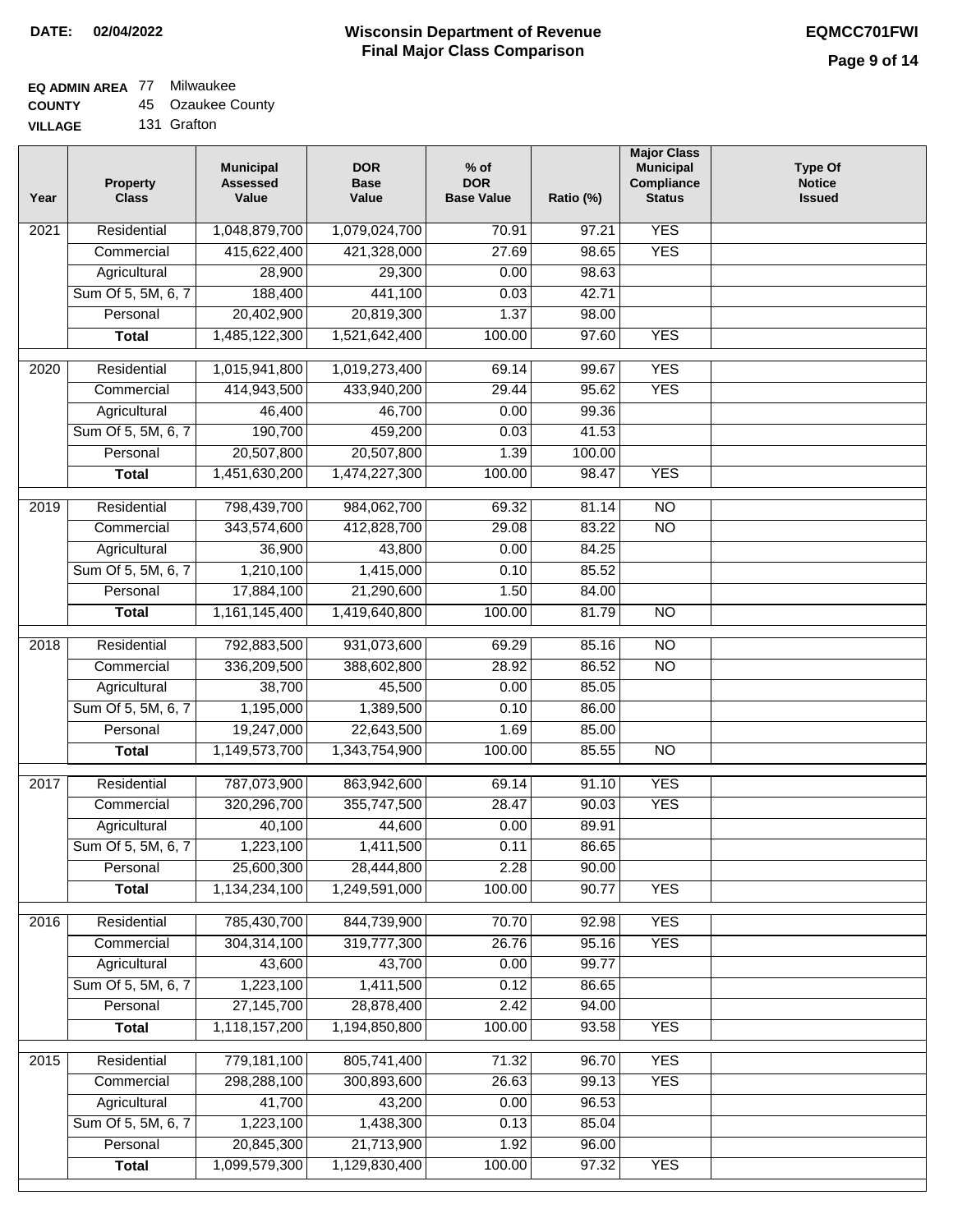# **EQ ADMIN AREA** 77 Milwaukee

**COUNTY** 45 Ozaukee County

**VILLAGE** 181 Saukville

| Year | <b>Property</b><br><b>Class</b> | <b>Municipal</b><br><b>Assessed</b><br>Value | <b>DOR</b><br><b>Base</b><br>Value | $%$ of<br><b>DOR</b><br><b>Base Value</b> | Ratio (%) | <b>Major Class</b><br><b>Municipal</b><br>Compliance<br><b>Status</b> | <b>Type Of</b><br><b>Notice</b><br><b>Issued</b> |
|------|---------------------------------|----------------------------------------------|------------------------------------|-------------------------------------------|-----------|-----------------------------------------------------------------------|--------------------------------------------------|
| 2021 | Residential                     | 298,986,500                                  | 310,815,000                        | 67.09                                     | 96.19     | <b>YES</b>                                                            |                                                  |
|      | Commercial                      | 130,607,500                                  | 146,857,500                        | 31.70                                     | 88.93     | $\overline{NO}$                                                       |                                                  |
|      | Agricultural                    | 44,000                                       | 44,700                             | 0.01                                      | 98.43     |                                                                       |                                                  |
|      | Sum Of 5, 5M, 6, 7              | 95,200                                       | 493,000                            | 0.11                                      | 19.31     |                                                                       |                                                  |
|      | Personal                        | 5,051,600                                    | 5,051,600                          | 1.09                                      | 100.00    |                                                                       |                                                  |
|      | <b>Total</b>                    | 434,784,800                                  | 463,261,800                        | 100.00                                    | 93.85     | $\overline{NO}$                                                       |                                                  |
| 2020 | Residential                     | 248,801,600                                  | 300,885,500                        | 68.51                                     | 82.69     | $\overline{NO}$                                                       |                                                  |
|      | Commercial                      | 121,070,000                                  | 132, 177, 400                      | 30.09                                     | 91.60     | <b>YES</b>                                                            |                                                  |
|      | Agricultural                    | 39,300                                       | 42,900                             | 0.01                                      | 91.61     |                                                                       |                                                  |
|      | Sum Of 5, 5M, 6, 7              | 95,200                                       | 493,000                            | 0.11                                      | 19.31     |                                                                       |                                                  |
|      | Personal                        | 4,999,200                                    | 5,617,100                          | 1.28                                      | 89.00     |                                                                       |                                                  |
|      | <b>Total</b>                    | 375,005,300                                  | 439,215,900                        | 100.00                                    | 85.38     | $\overline{NO}$                                                       |                                                  |
|      |                                 |                                              |                                    |                                           |           |                                                                       |                                                  |
| 2019 | Residential                     | 248,070,700                                  | 275,324,000                        | 68.05                                     | 90.10     | <b>YES</b>                                                            |                                                  |
|      | Commercial                      | 120,403,100                                  | 123,578,900                        | 30.55                                     | 97.43     | <b>YES</b>                                                            |                                                  |
|      | Agricultural                    | 40,100                                       | 41,200                             | 0.01                                      | 97.33     |                                                                       |                                                  |
|      | Sum Of 5, 5M, 6, 7              | 95,200                                       | 493,000                            | 0.12                                      | 19.31     |                                                                       |                                                  |
|      | Personal                        | 4,673,000                                    | 5,135,100                          | 1.27                                      | 91.00     |                                                                       |                                                  |
|      | <b>Total</b>                    | 373,282,100                                  | 404,572,200                        | 100.00                                    | 92.27     | <b>YES</b>                                                            |                                                  |
| 2018 | Residential                     | 246,443,600                                  | 265,570,800                        | 69.00                                     | 92.80     | <b>YES</b>                                                            |                                                  |
|      | Commercial                      | 116,379,300                                  | 113,805,400                        | 29.57                                     | 102.26    | <b>YES</b>                                                            |                                                  |
|      | Agricultural                    | 38,700                                       | 40,100                             | 0.01                                      | 96.51     |                                                                       |                                                  |
|      | Sum Of 5, 5M, 6, 7              | 95,200                                       | 588,500                            | 0.15                                      | 16.18     |                                                                       |                                                  |
|      | Personal                        | 4,608,900                                    | 4,903,100                          | 1.27                                      | 94.00     |                                                                       |                                                  |
|      | <b>Total</b>                    | 367,565,700                                  | 384,907,900                        | 100.00                                    | 95.49     | <b>YES</b>                                                            |                                                  |
| 2017 | Residential                     | 245,892,500                                  | 249,953,700                        | 67.55                                     | 98.38     | <b>YES</b>                                                            |                                                  |
|      | Commercial                      | 119,163,300                                  | 112,037,800                        | 30.28                                     | 106.36    | <b>YES</b>                                                            |                                                  |
|      | Agricultural                    | 39,800                                       | 39,100                             | 0.01                                      | 101.79    |                                                                       |                                                  |
|      | Sum Of 5, 5M, 6, 7              | 102,900                                      | 581,700                            | 0.16                                      | 17.69     |                                                                       |                                                  |
|      | Personal                        | 7,441,100                                    | 7,441,100                          | 2.01                                      | 100.00    |                                                                       |                                                  |
|      | <b>Total</b>                    | 372,639,600                                  | 370,053,400                        | 100.00                                    | 100.70    | <b>YES</b>                                                            |                                                  |
| 2016 | Residential                     | 233,068,600                                  | 239,895,900                        | 65.62                                     | 97.15     | <b>YES</b>                                                            |                                                  |
|      | Commercial                      | 113,874,900                                  | 117,064,100                        | 32.02                                     | 97.28     | <b>YES</b>                                                            |                                                  |
|      | Agricultural                    | 39,300                                       | 38,500                             | 0.01                                      | 102.08    |                                                                       |                                                  |
|      | Sum Of 5, 5M, 6, 7              | 102,900                                      | 581,700                            | 0.16                                      | 17.69     |                                                                       |                                                  |
|      | Personal                        | 8,015,900                                    | 8,015,900                          | 2.19                                      | 100.00    |                                                                       |                                                  |
|      | <b>Total</b>                    | 355,101,600                                  | 365,596,100                        | 100.00                                    | 97.13     | <b>YES</b>                                                            |                                                  |
|      |                                 |                                              |                                    |                                           |           |                                                                       |                                                  |
| 2015 | Residential                     | 232,956,800                                  | 234,957,800                        | 65.58                                     | 99.15     | <b>YES</b>                                                            |                                                  |
|      | Commercial                      | 113,865,500                                  | 115,398,100                        | 32.21                                     | 98.67     | <b>YES</b>                                                            |                                                  |
|      | Agricultural                    | 39,000                                       | 38,000                             | 0.01                                      | 102.63    |                                                                       |                                                  |
|      | Sum Of 5, 5M, 6, 7              | 102,500                                      | 580,100                            | 0.16                                      | 17.67     |                                                                       |                                                  |
|      | Personal                        | 7,219,000                                    | 7,306,700                          | 2.04                                      | 98.80     |                                                                       |                                                  |
|      | <b>Total</b>                    | 354, 182, 800                                | 358,280,700                        | 100.00                                    | 98.86     | <b>YES</b>                                                            |                                                  |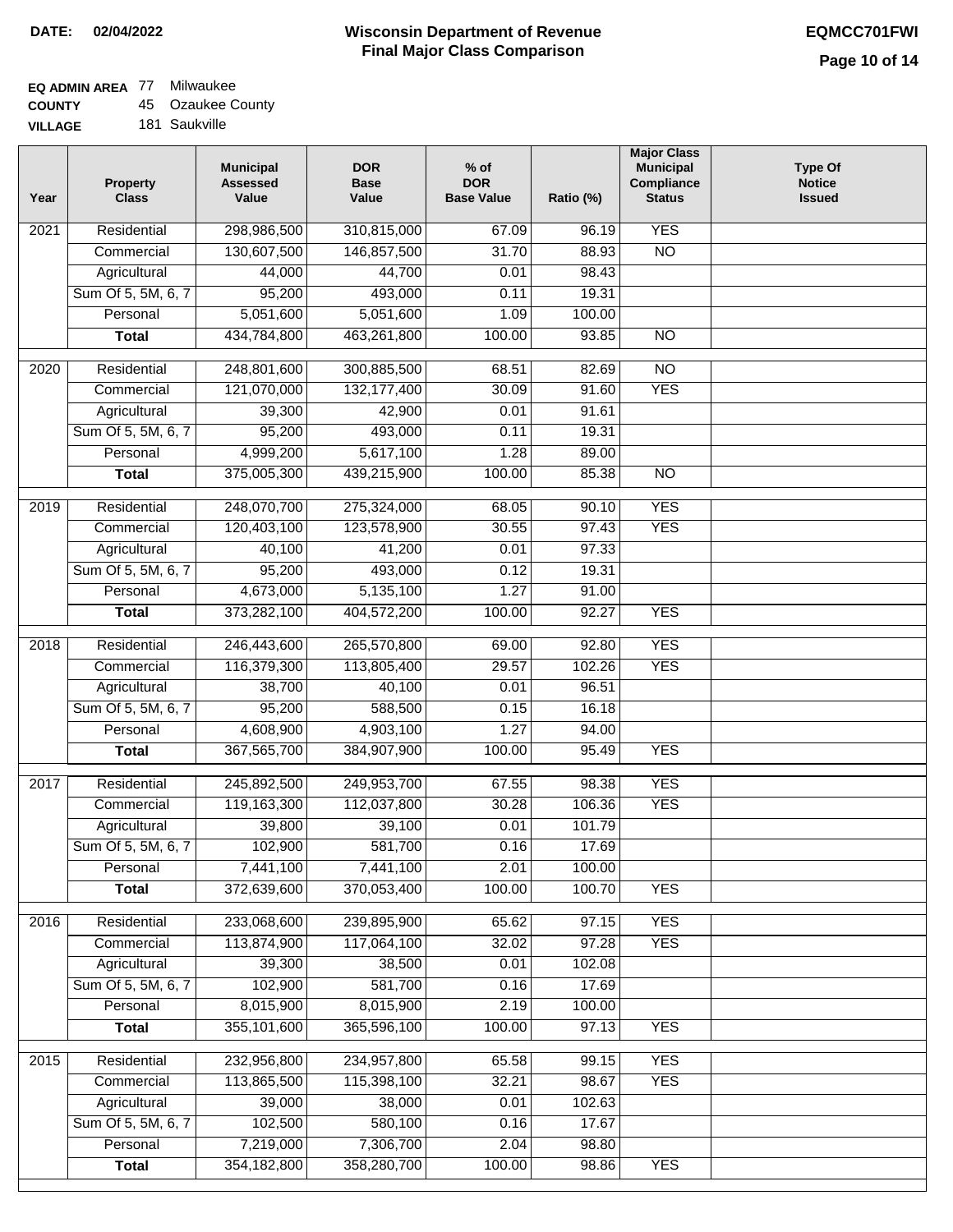## **EQ ADMIN AREA** 77 Milwaukee

**COUNTY** 45 Ozaukee County

**VILLAGE** 186 Thiensville

| Year              | <b>Property</b><br><b>Class</b> | <b>Municipal</b><br><b>Assessed</b><br>Value | <b>DOR</b><br><b>Base</b><br>Value | $%$ of<br><b>DOR</b><br><b>Base Value</b> | Ratio (%) | <b>Major Class</b><br><b>Municipal</b><br>Compliance<br><b>Status</b> | <b>Type Of</b><br><b>Notice</b><br><b>Issued</b> |
|-------------------|---------------------------------|----------------------------------------------|------------------------------------|-------------------------------------------|-----------|-----------------------------------------------------------------------|--------------------------------------------------|
| $\overline{202}1$ | Residential                     | 246,620,300                                  | 321,921,600                        | 78.54                                     | 76.61     | $\overline{NO}$                                                       |                                                  |
|                   | Commercial                      | 78,471,000                                   | 85,833,300                         | 20.94                                     | 91.42     | <b>YES</b>                                                            |                                                  |
|                   | Agricultural                    | 0                                            | 0                                  | 0.00                                      | 0.00      |                                                                       |                                                  |
|                   | Sum Of 5, 5M, 6, 7              | 35,700                                       | 18,000                             | 0.00                                      | 198.33    |                                                                       |                                                  |
|                   | Personal                        | 1,675,798                                    | 2,094,800                          | 0.51                                      | 80.00     |                                                                       |                                                  |
|                   | <b>Total</b>                    | 326,802,798                                  | 409,867,700                        | 100.00                                    | 79.73     | $\overline{NO}$                                                       |                                                  |
| 2020              | Residential                     | 244,426,800                                  | 300,949,100                        | 76.66                                     | 81.22     | $\overline{NO}$                                                       |                                                  |
|                   | Commercial                      | 78,947,000                                   | 88,838,300                         | 22.63                                     | 88.87     | $\overline{NO}$                                                       |                                                  |
|                   | Agricultural                    | 0                                            | 0                                  | 0.00                                      | 0.00      |                                                                       |                                                  |
|                   | Sum Of 5, 5M, 6, 7              | 35,700                                       | 18,000                             | 0.00                                      | 198.33    |                                                                       |                                                  |
|                   | Personal                        | 2,414,228                                    | 2,774,900                          | 0.71                                      | 87.00     |                                                                       |                                                  |
|                   | <b>Total</b>                    | 325,823,728                                  | 392,580,300                        | 100.00                                    | 83.00     | $\overline{NO}$                                                       |                                                  |
|                   |                                 |                                              |                                    |                                           |           |                                                                       |                                                  |
| 2019              | Residential                     | 243,676,200                                  | 283,101,800                        | 75.58                                     | 86.07     | NO                                                                    |                                                  |
|                   | Commercial                      | 78,896,500                                   | 88,772,800                         | 23.70                                     | 88.87     | $\overline{NO}$                                                       |                                                  |
|                   | Agricultural                    | 0                                            | 0                                  | 0.00                                      | 0.00      |                                                                       |                                                  |
|                   | Sum Of 5, 5M, 6, 7              | 35,700                                       | 24,000                             | 0.01                                      | 148.75    |                                                                       |                                                  |
|                   | Personal                        | 2,432,212                                    | 2,672,800                          | 0.71                                      | 91.00     |                                                                       |                                                  |
|                   | <b>Total</b>                    | 325,040,612                                  | 374,571,400                        | 100.00                                    | 86.78     | $\overline{NO}$                                                       |                                                  |
| 2018              | Residential                     | 243,216,800                                  | 266,599,400                        | 75.18                                     | 91.23     | <b>YES</b>                                                            |                                                  |
|                   | Commercial                      | 79,015,500                                   | 85,446,700                         | 24.10                                     | 92.47     | <b>YES</b>                                                            |                                                  |
|                   | Agricultural                    | 0                                            | 0                                  | 0.00                                      | 0.00      |                                                                       |                                                  |
|                   | Sum Of 5, 5M, 6, 7              | 35,700                                       | 59,000                             | 0.02                                      | 60.51     |                                                                       |                                                  |
|                   | Personal                        | 2,488,550                                    | 2,488,500                          | 0.70                                      | 100.00    |                                                                       |                                                  |
|                   | <b>Total</b>                    | 324,756,550                                  | 354,593,600                        | 100.00                                    | 91.59     | <b>YES</b>                                                            |                                                  |
| 2017              | Residential                     | 242,774,200                                  | 253,482,700                        |                                           | 95.78     | <b>YES</b>                                                            |                                                  |
|                   | Commercial                      | 76,472,100                                   | 80,488,700                         | 75.22<br>23.88                            | 95.01     | <b>YES</b>                                                            |                                                  |
|                   | Agricultural                    | 0                                            | 0                                  | 0.00                                      | 0.00      |                                                                       |                                                  |
|                   | Sum Of 5, 5M, 6, 7              | 35,700                                       | 58,800                             | 0.02                                      | 60.71     |                                                                       |                                                  |
|                   | Personal                        | 2,964,241                                    | 2,964,200                          | 0.88                                      | 100.00    |                                                                       |                                                  |
|                   | <b>Total</b>                    | 322,246,241                                  | 336,994,400                        | 100.00                                    | 95.62     | <b>YES</b>                                                            |                                                  |
|                   |                                 |                                              |                                    |                                           |           |                                                                       |                                                  |
| 2016              | Residential                     | 242,390,100                                  | 243,372,100                        | 75.58                                     | 99.60     | <b>YES</b>                                                            |                                                  |
|                   | Commercial                      | 74,777,600                                   | 76,048,000                         | 23.62                                     | 98.33     | <b>YES</b>                                                            |                                                  |
|                   | Agricultural                    | 0                                            | 0                                  | 0.00                                      | 0.00      |                                                                       |                                                  |
|                   | Sum Of 5, 5M, 6, 7              | 35,700                                       | 59,000                             | 0.02                                      | 60.51     |                                                                       |                                                  |
|                   | Personal                        | 2,542,857                                    | 2,542,800                          | 0.79                                      | 100.00    |                                                                       |                                                  |
|                   | <b>Total</b>                    | 319,746,257                                  | 322,021,900                        | 100.00                                    | 99.29     | <b>YES</b>                                                            |                                                  |
| 2015              | Residential                     | 241,393,900                                  | 238,795,500                        | 75.48                                     | 101.09    | <b>YES</b>                                                            |                                                  |
|                   | Commercial                      | 73,858,100                                   | 75,073,300                         | 23.73                                     | 98.38     | <b>YES</b>                                                            |                                                  |
|                   | Agricultural                    | 0                                            | 0                                  | 0.00                                      | 0.00      |                                                                       |                                                  |
|                   | Sum Of 5, 5M, 6, 7              | 35,700                                       | 59,000                             | 0.02                                      | 60.51     |                                                                       |                                                  |
|                   | Personal                        | 2,434,046                                    | 2,434,100                          | 0.77                                      | 100.00    |                                                                       |                                                  |
|                   | <b>Total</b>                    | 317,721,746                                  | 316,361,900                        | 100.00                                    | 100.43    | <b>YES</b>                                                            |                                                  |
|                   |                                 |                                              |                                    |                                           |           |                                                                       |                                                  |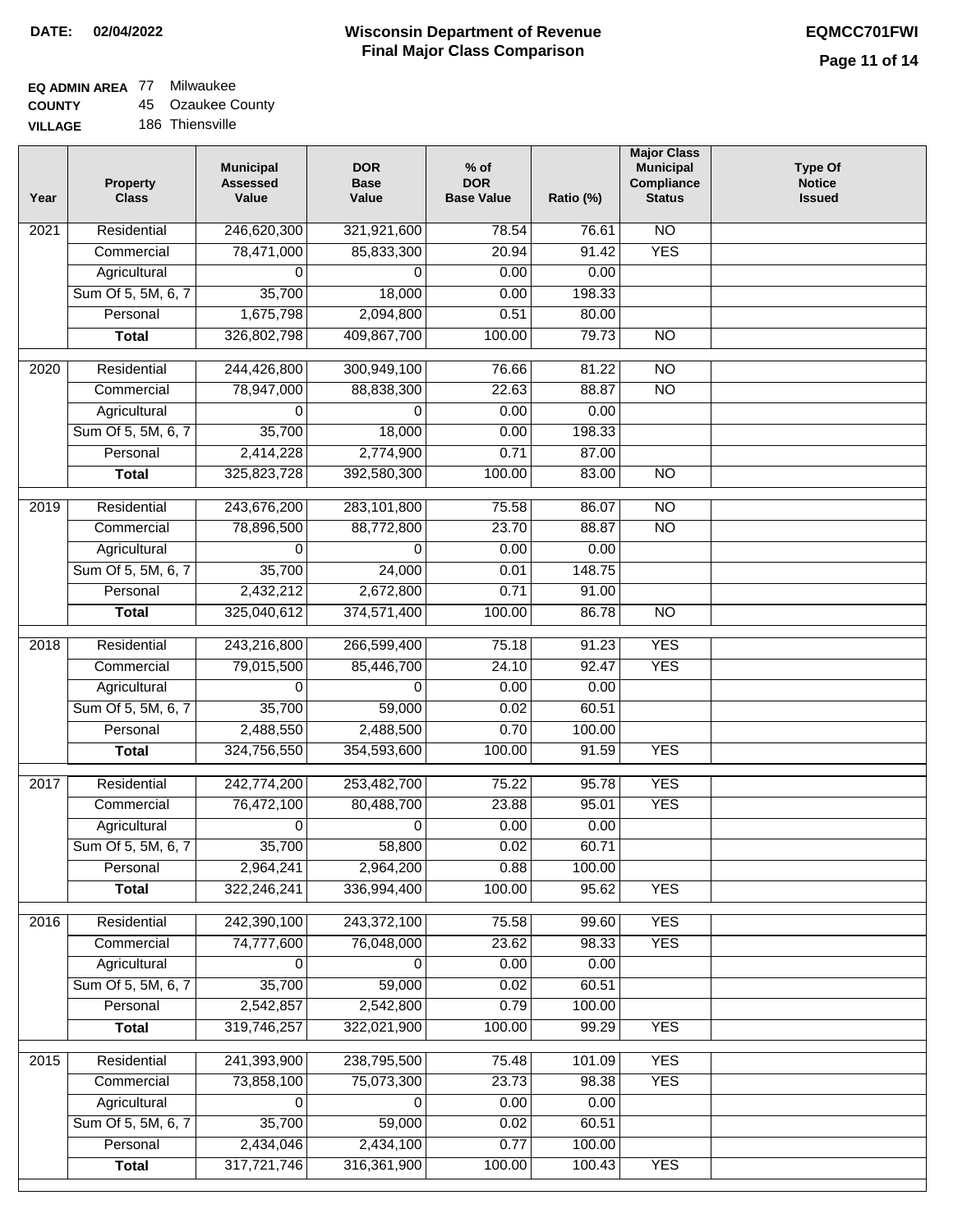### **EQ ADMIN AREA** 77 Milwaukee

**COUNTY** 45 Ozaukee County

| Year | <b>Property</b><br><b>Class</b> | <b>Municipal</b><br><b>Assessed</b><br>Value | <b>DOR</b><br><b>Base</b><br>Value | $%$ of<br><b>DOR</b><br><b>Base Value</b> | Ratio (%) | <b>Major Class</b><br><b>Municipal</b><br>Compliance<br><b>Status</b> | <b>Type Of</b><br><b>Notice</b><br><b>Issued</b> |
|------|---------------------------------|----------------------------------------------|------------------------------------|-------------------------------------------|-----------|-----------------------------------------------------------------------|--------------------------------------------------|
| 2021 | Residential                     | 1,107,188,700                                | 1,387,290,700                      | 83.54                                     | 79.81     | $\overline{NO}$                                                       |                                                  |
|      | Commercial                      | 252,954,800                                  | 263,193,400                        | 15.85                                     | 96.11     | <b>YES</b>                                                            |                                                  |
|      | Agricultural                    | 29,700                                       | 33,800                             | 0.00                                      | 87.87     |                                                                       |                                                  |
|      | Sum Of 5, 5M, 6, 7              | 458,800                                      | 496,700                            | 0.03                                      | 92.37     |                                                                       |                                                  |
|      | Personal                        | 8,190,330                                    | 9,523,600                          | 0.57                                      | 86.00     |                                                                       |                                                  |
|      | <b>Total</b>                    | 1,368,822,330                                | 1,660,538,200                      | 100.00                                    | 82.43     | $\overline{NO}$                                                       |                                                  |
| 2020 | Residential                     | 1,085,692,300                                | 1,258,763,800                      | 82.44                                     | 86.25     | $\overline{NO}$                                                       |                                                  |
|      | Commercial                      | 242,476,500                                  | 257,469,300                        | 16.86                                     | 94.18     | <b>YES</b>                                                            |                                                  |
|      | Agricultural                    | 28,000                                       | 32,600                             | 0.00                                      | 85.89     |                                                                       |                                                  |
|      | Sum Of 5, 5M, 6, 7              | 458,800                                      | 498,400                            | 0.03                                      | 92.05     |                                                                       |                                                  |
|      | Personal                        | 8,634,640                                    | 10,040,300                         | 0.66                                      | 86.00     |                                                                       |                                                  |
|      | <b>Total</b>                    | 1,337,290,240                                | 1,526,804,400                      | 100.00                                    | 87.59     | $\overline{NO}$                                                       |                                                  |
|      |                                 |                                              |                                    |                                           |           |                                                                       |                                                  |
| 2019 | Residential                     | 1,065,583,600                                | 1,175,434,000                      | 83.35                                     | 90.65     | <b>YES</b>                                                            |                                                  |
|      | Commercial                      | 215,262,000                                  | 225,506,200                        | 15.99                                     | 95.46     | <b>YES</b>                                                            |                                                  |
|      | Agricultural                    | 28,200                                       | 31,300                             | 0.00                                      | 90.10     |                                                                       |                                                  |
|      | Sum Of 5, 5M, 6, 7              | 458,800                                      | 498,400                            | 0.04                                      | 92.05     |                                                                       |                                                  |
|      | Personal                        | 7,842,800                                    | 8,714,200                          | 0.62                                      | 90.00     |                                                                       |                                                  |
|      | <b>Total</b>                    | 1,289,175,400                                | 1,410,184,100                      | 100.00                                    | 91.42     | <b>YES</b>                                                            |                                                  |
| 2018 | Residential                     | 1,041,413,600                                | 1,124,901,800                      | 84.92                                     | 92.58     | <b>YES</b>                                                            |                                                  |
|      | Commercial                      | 190,654,600                                  | 190,489,400                        | 14.38                                     | 100.09    | <b>YES</b>                                                            |                                                  |
|      | Agricultural                    | 31,500                                       | 33,900                             | 0.00                                      | 92.92     |                                                                       |                                                  |
|      | Sum Of 5, 5M, 6, 7              | 465,400                                      | 527,100                            | 0.04                                      | 88.29     |                                                                       |                                                  |
|      | Personal                        | 8,116,030                                    | 8,726,900                          | 0.66                                      | 93.00     |                                                                       |                                                  |
|      | <b>Total</b>                    | 1,240,681,130                                | 1,324,679,100                      | 100.00                                    | 93.66     | <b>YES</b>                                                            |                                                  |
| 2017 | Residential                     | 1,024,943,400                                | 1,065,388,500                      | 82.77                                     | 96.20     | <b>YES</b>                                                            |                                                  |
|      | Commercial                      | 188,727,300                                  | 207,041,400                        | 16.09                                     | 91.15     | <b>YES</b>                                                            |                                                  |
|      | Agricultural                    | 33,600                                       | 34,800                             | 0.00                                      | 96.55     |                                                                       |                                                  |
|      | Sum Of 5, 5M, 6, 7              | 467,100                                      | 539,400                            | 0.04                                      | 86.60     |                                                                       |                                                  |
|      | Personal                        | 13,676,240                                   | 14,099,200                         | 1.10                                      | 97.00     |                                                                       |                                                  |
|      | <b>Total</b>                    | 1,227,847,640                                | 1,287,103,300                      | 100.00                                    | 95.40     | <b>YES</b>                                                            |                                                  |
| 2016 | Residential                     | 998,623,500                                  | 1,022,775,300                      | 83.08                                     | 97.64     | <b>YES</b>                                                            |                                                  |
|      | Commercial                      | 185,897,700                                  | 193,532,700                        | 15.72                                     | 96.05     | <b>YES</b>                                                            |                                                  |
|      | Agricultural                    | 35,500                                       | 36,400                             | 0.00                                      | 97.53     |                                                                       |                                                  |
|      | Sum Of 5, 5M, 6, 7              | 467,100                                      | 539,400                            | 0.04                                      | 86.60     |                                                                       |                                                  |
|      | Personal                        | 13,972,980                                   | 14,258,100                         | 1.16                                      | 98.00     |                                                                       |                                                  |
|      | <b>Total</b>                    | 1,198,996,780                                | 1,231,141,900                      | 100.00                                    | 97.39     | <b>YES</b>                                                            |                                                  |
|      |                                 |                                              |                                    |                                           |           |                                                                       |                                                  |
| 2015 | Residential                     | 984,831,200                                  | 981,030,300                        | 82.97                                     | 100.39    | <b>YES</b>                                                            |                                                  |
|      | Commercial                      | 186,769,100                                  | 185,987,000                        | 15.73                                     | 100.42    | <b>YES</b>                                                            |                                                  |
|      | Agricultural                    | 42,900                                       | 43,000                             | 0.00                                      | 99.77     |                                                                       |                                                  |
|      | Sum Of 5, 5M, 6, 7              | 499,700                                      | 610,900                            | 0.05                                      | 81.80     |                                                                       |                                                  |
|      | Personal                        | 14,778,240                                   | 14,778,200                         | 1.25                                      | 100.00    |                                                                       |                                                  |
|      | <b>Total</b>                    | 1,186,921,140                                | 1,182,449,400                      | 100.00                                    | 100.38    | <b>YES</b>                                                            |                                                  |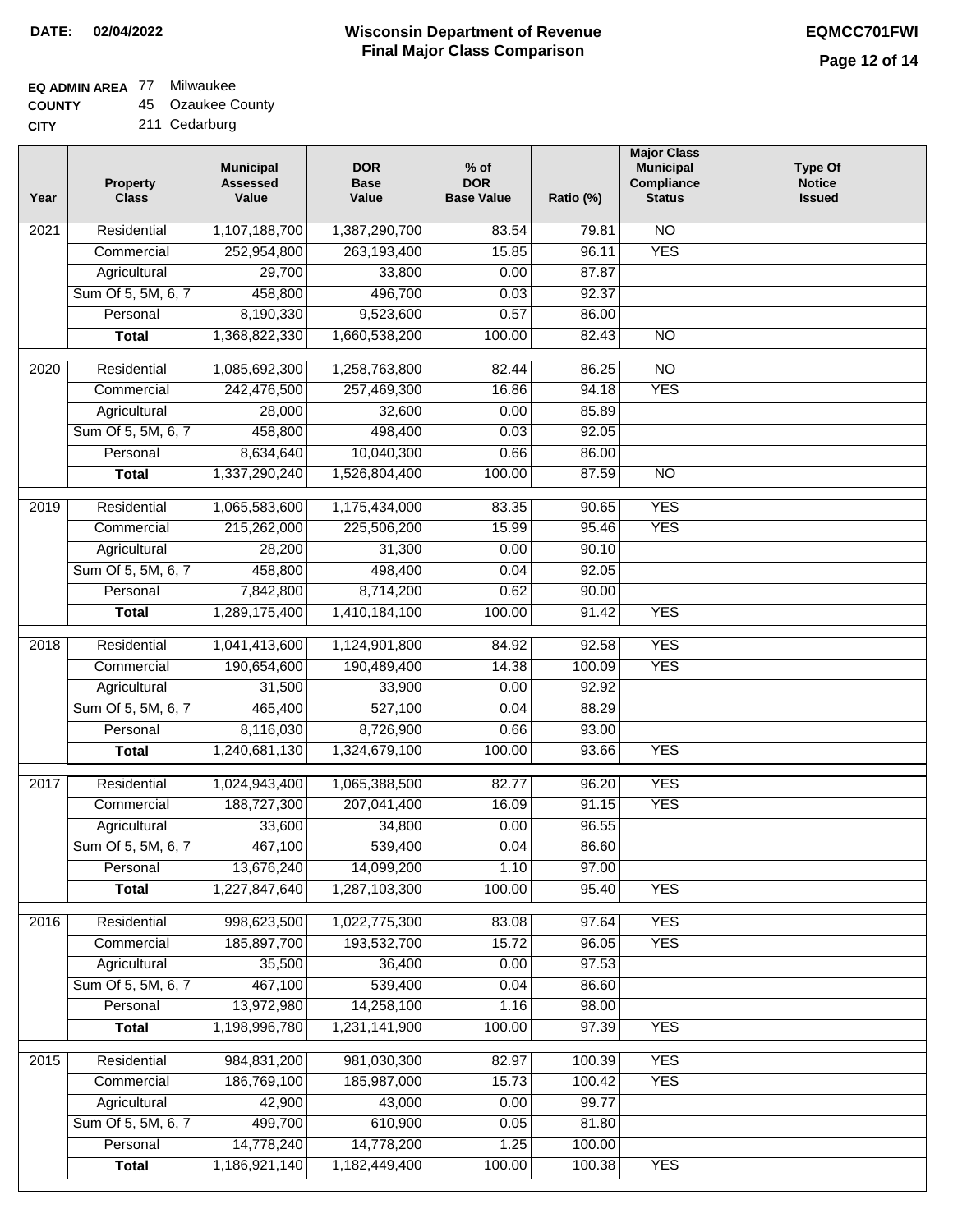## **EQ ADMIN AREA** 77 Milwaukee

| <b>COUNTY</b> |  | 45 Ozaukee County |
|---------------|--|-------------------|
|---------------|--|-------------------|

**CITY** 255 Mequon

| Year              | <b>Property</b><br><b>Class</b> | <b>Municipal</b><br><b>Assessed</b><br>Value | <b>DOR</b><br><b>Base</b><br>Value | $%$ of<br><b>DOR</b><br><b>Base Value</b> | Ratio (%) | <b>Major Class</b><br><b>Municipal</b><br>Compliance<br><b>Status</b> | <b>Type Of</b><br><b>Notice</b><br><b>Issued</b> |
|-------------------|---------------------------------|----------------------------------------------|------------------------------------|-------------------------------------------|-----------|-----------------------------------------------------------------------|--------------------------------------------------|
| 2021              | Residential                     | 4,355,372,400                                | 4,384,366,500                      | 83.18                                     | 99.34     | <b>YES</b>                                                            |                                                  |
|                   | Commercial                      | 837,412,000                                  | 801,866,900                        | 15.21                                     | 104.43    | <b>YES</b>                                                            |                                                  |
|                   | Agricultural                    | 1,659,200                                    | 1,659,300                          | 0.03                                      | 99.99     |                                                                       |                                                  |
|                   | Sum Of 5, 5M, 6, 7              | 30,901,000                                   | 31,851,200                         | 0.60                                      | 97.02     |                                                                       |                                                  |
|                   | Personal                        | 51,471,980                                   | 51,472,000                         | 0.98                                      | 100.00    |                                                                       |                                                  |
|                   | <b>Total</b>                    | 5,276,816,580                                | 5,271,215,900                      | 100.00                                    | 100.11    | <b>YES</b>                                                            |                                                  |
|                   |                                 |                                              |                                    |                                           |           |                                                                       |                                                  |
| $\overline{2020}$ | Residential                     | 3,852,449,300                                | 4,240,608,500                      | 82.70                                     | 90.85     | <b>YES</b>                                                            |                                                  |
|                   | Commercial                      | 717,337,300                                  | 800,202,200                        | 15.61                                     | 89.64     | $\overline{NO}$                                                       |                                                  |
|                   | Agricultural                    | 1,553,700                                    | 1,635,200                          | 0.03                                      | 95.02     |                                                                       |                                                  |
|                   | Sum Of 5, 5M, 6, 7              | 28,578,600                                   | 31,630,000                         | 0.62                                      | 90.35     |                                                                       |                                                  |
|                   | Personal                        | 49,781,530                                   | 53,528,600                         | 1.04                                      | 93.00     |                                                                       |                                                  |
|                   | <b>Total</b>                    | 4,649,700,430                                | 5,127,604,500                      | 100.00                                    | 90.68     | $\overline{NO}$                                                       |                                                  |
| $\frac{1}{2019}$  | Residential                     | 3,822,322,100                                | 4,045,142,300                      | 82.89                                     | 94.49     | <b>YES</b>                                                            |                                                  |
|                   | Commercial                      | 686,978,200                                  | 752,666,900                        | 15.42                                     | 91.27     | <b>YES</b>                                                            |                                                  |
|                   | Agricultural                    | 1,553,500                                    | 1,580,100                          | 0.03                                      | 98.32     |                                                                       |                                                  |
|                   | Sum Of 5, 5M, 6, 7              | 28,820,400                                   | 30,576,900                         | 0.63                                      | 94.26     |                                                                       |                                                  |
|                   | Personal                        | 50,709,060                                   | 50,207,000                         | 1.03                                      | 101.00    |                                                                       |                                                  |
|                   | <b>Total</b>                    | 4,590,383,260                                | 4,880,173,200                      | 100.00                                    | 94.06     | <b>YES</b>                                                            |                                                  |
| 2018              | Residential                     | 3,784,589,700                                | 3,957,968,900                      | 83.54                                     | 95.62     | <b>YES</b>                                                            |                                                  |
|                   | Commercial                      | 666,618,000                                  | 704,393,400                        | 14.87                                     | 94.64     | <b>YES</b>                                                            |                                                  |
|                   | Agricultural                    | 1,549,800                                    | 1,534,100                          | 0.03                                      | 101.02    |                                                                       |                                                  |
|                   | Sum Of 5, 5M, 6, 7              | 29,520,000                                   | 29,991,300                         | 0.63                                      | 98.43     |                                                                       |                                                  |
|                   | Personal                        | 44,276,360                                   | 43,838,000                         | 0.93                                      | 101.00    |                                                                       |                                                  |
|                   | <b>Total</b>                    | 4,526,553,860                                | 4,737,725,700                      | 100.00                                    | 95.54     | <b>YES</b>                                                            |                                                  |
|                   |                                 |                                              |                                    |                                           |           |                                                                       |                                                  |
| $\overline{2017}$ | Residential                     | 3,736,816,000                                | 3,771,518,700                      | 83.92                                     | 99.08     | <b>YES</b>                                                            |                                                  |
|                   | Commercial                      | 620,909,100                                  | 641,414,000                        | 14.27                                     | 96.80     | <b>YES</b>                                                            |                                                  |
|                   | Agricultural                    | 1,519,300                                    | 1,503,200                          | 0.03                                      | 101.07    |                                                                       |                                                  |
|                   | Sum Of 5, 5M, 6, 7              | 30,105,500                                   | 24,760,500                         | 0.55                                      | 121.59    |                                                                       |                                                  |
|                   | Personal                        | 55,543,800                                   | 54,993,800                         | 1.22                                      | 101.00    |                                                                       |                                                  |
|                   | <b>Total</b>                    | 4,444,893,700                                | 4,494,190,200                      | 100.00                                    | 98.90     | <b>YES</b>                                                            |                                                  |
| 2016              | Residential                     | 3,706,835,700                                | 3,677,162,200                      | 84.26                                     | 100.81    | <b>YES</b>                                                            |                                                  |
|                   | Commercial                      | 600,296,000                                  | 605,704,800                        | 13.88                                     | 99.11     | <b>YES</b>                                                            |                                                  |
|                   | Agricultural                    | 1,383,600                                    | 1,476,900                          | 0.03                                      | 93.68     |                                                                       |                                                  |
|                   | Sum Of 5, 5M, 6, 7              | 29,999,200                                   | 25,995,900                         | 0.60                                      | 115.40    |                                                                       |                                                  |
|                   | Personal                        | 54,478,440                                   | 53,939,100                         | 1.24                                      | 101.00    |                                                                       |                                                  |
|                   | <b>Total</b>                    | 4,392,992,940                                | 4,364,278,900                      | 100.00                                    | 100.66    | <b>YES</b>                                                            |                                                  |
| 2015              | Residential                     | 3,683,083,900                                | 3,668,902,000                      | 85.34                                     | 100.39    | <b>YES</b>                                                            |                                                  |
|                   | Commercial                      | 570,387,100                                  | 553,078,000                        | 12.86                                     | 103.13    | <b>YES</b>                                                            |                                                  |
|                   | Agricultural                    | 1,396,000                                    | 1,474,700                          | 0.03                                      | 94.66     |                                                                       |                                                  |
|                   | Sum Of 5, 5M, 6, 7              | 30,740,900                                   | 26,766,000                         | 0.62                                      | 114.85    |                                                                       |                                                  |
|                   | Personal                        | 48,989,520                                   | 48,989,600                         | 1.14                                      | 100.00    |                                                                       |                                                  |
|                   | <b>Total</b>                    | 4,334,597,420                                | 4,299,210,300                      | 100.00                                    | 100.82    | <b>YES</b>                                                            |                                                  |
|                   |                                 |                                              |                                    |                                           |           |                                                                       |                                                  |